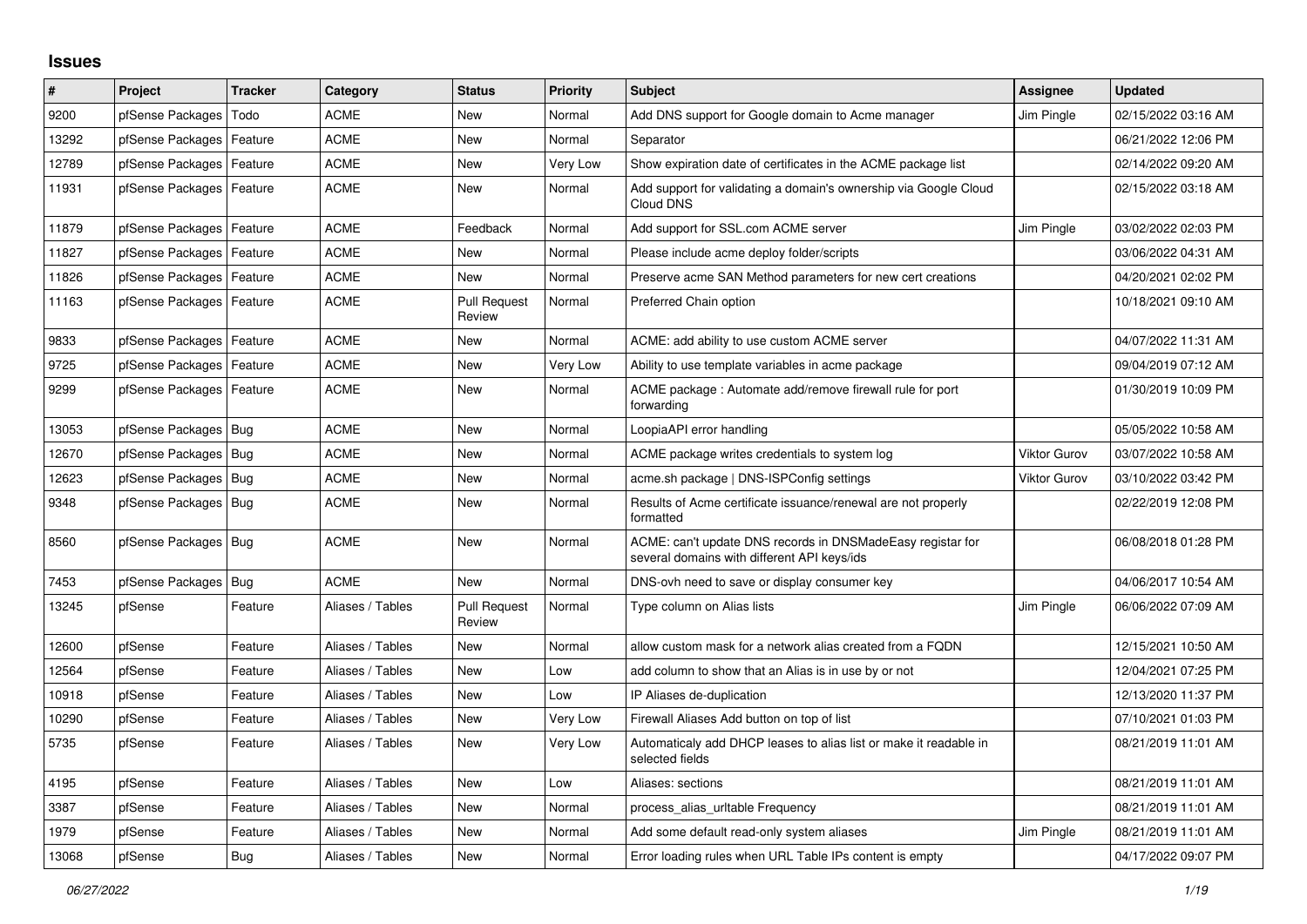| $\vert$ # | Project                    | Tracker    | Category         | <b>Status</b> | <b>Priority</b> | <b>Subject</b>                                                                                                | Assignee              | <b>Updated</b>      |
|-----------|----------------------------|------------|------------------|---------------|-----------------|---------------------------------------------------------------------------------------------------------------|-----------------------|---------------------|
| 12708     | pfSense                    | Bug        | Aliases / Tables | New           | Normal          | alias with non resolving DNS entry breaks underlying pf table                                                 |                       | 02/20/2022 06:13 PM |
| 9296      | pfSense                    | Bug        | Aliases / Tables | Confirmed     | Low             | Alias content is sometimes incomplete when mixing FQDN and IP<br>address                                      | Reid<br>Linnemann     | 06/18/2022 03:12 PM |
| 7665      | pfSense                    | Bug        | Aliases / Tables | <b>New</b>    | Normal          | Host range validation for Aliases is not strict enough                                                        |                       | 08/21/2019 11:01 AM |
| 13282     | pfSense Plus               | Bug        | Aliases / Tables | New           | Normal          | FQDN Aliases Break if an Invalid Domain is Present in the Chain                                               | Reid<br>Linnemann     | 06/18/2022 03:12 PM |
| 11898     | pfSense Packages   Bug     |            | apcupsd          | New           | Normal          | PHP error from apcupsd dashboard widget                                                                       |                       | 05/07/2021 09:12 AM |
| 11375     | pfSense Packages   Bug     |            | apcupsd          | New           | Normal          | UPS Type <blank> for USB APC</blank>                                                                          |                       | 02/26/2021 11:10 AM |
| 10845     | pfSense Packages   Bug     |            | apcupsd          | New           | Normal          | apcupsd doesn't stop when not enabled                                                                         |                       | 08/24/2020 10:16 AM |
| 12812     | pfSense Packages   Feature |            | arpwatch         | New           | Normal          | Would it be helpful if the FreeBSD net-mgmt/arpwatch port had an<br>option to use mail/dma for mail delivery? |                       | 02/16/2022 06:09 PM |
| 12101     | pfSense Packages   Bug     |            | arpwatch         | Assigned      | Normal          | ArpWatch Suppression Mac for "flip-flop" not suppressing                                                      | <b>Viktor Gurov</b>   | 10/09/2021 07:19 PM |
| 8454      | pfSense Packages   Bug     |            | arpwatch         | New           | Very Low        | Arpwatch package break email notifications from other sources                                                 |                       | 06/23/2022 07:49 PM |
| 13260     | pfSense                    | Feature    | Authentication   | New           | Normal          | Add support for OpenVPN static-challenge                                                                      |                       | 06/09/2022 02:04 PM |
| 12863     | pfSense                    | Feature    | Authentication   | New           | Very Low        | dynamically tune sha512crypt rounds                                                                           | Jim Pingle            | 03/19/2022 12:53 PM |
| 12458     | pfSense                    | Feature    | Authentication   | New           | Normal          | Use "unixHomeDirectory" instead of "homeDirectory" when LDAP<br>authentication server is Active Directory     |                       | 10/15/2021 08:18 AM |
| 12091     | pfSense                    | Feature    | Authentication   | <b>New</b>    | Normal          | RFE: Add support for sssd authentication                                                                      |                       | 12/10/2021 04:55 PM |
| 10843     | pfSense                    | Feature    | Authentication   | New           | Normal          | Allow user manager settings to specify multiple authentication<br>servers                                     |                       | 01/13/2022 07:22 AM |
| 9937      | pfSense                    | Feature    | Authentication   | <b>New</b>    | Normal          | OpenVPN Login User Privilege                                                                                  |                       | 11/29/2019 08:46 AM |
| 9288      | pfSense                    | Feature    | Authentication   | New           | Normal          | SSHGuard add pfSense signature in standard                                                                    |                       | 08/14/2019 01:19 PM |
| 9222      | pfSense                    | Feature    | Authentication   | New           | Normal          | Add sshguard log when release an IP                                                                           |                       | 08/14/2019 01:00 PM |
| 9165      | pfSense                    | Feature    | Authentication   | New           | Normal          | only IPs can be added to sshguard whitelist                                                                   |                       | 04/21/2022 12:39 PM |
| 8775      | pfSense                    | Feature    | Authentication   | New           | Very Low        | Use SRV record for LDAP Authentication                                                                        |                       | 05/06/2020 07:49 AM |
| 8694      | pfSense                    | Feature    | Authentication   | New           | Very Low        | Client CA Auth for PFSense WebGui                                                                             |                       | 08/21/2019 09:25 AM |
| 6742      | pfSense                    | Feature    | Authentication   | New           | Normal          | OAuth2 authentication for OpenVPN (and for FreeRadius)                                                        | Jim Thompson          | 10/19/2020 09:19 AM |
| 5825      | pfSense                    | Feature    | Authentication   | New           | Normal          | Allow EAP-RADIUS for authentication servers                                                                   |                       | 08/21/2019 10:32 AM |
| 4242      | pfSense                    | Feature    | Authentication   | New           | Normal          | Two Factor or OTP Authentication for Admin Interface                                                          |                       | 01/04/2022 12:07 PM |
| 4098      | ptSense                    | Feature    | Authentication   | New           | Normal          | Add option to force a password change on login                                                                |                       | 08/21/2019 10:31 AM |
| 13093     | pfSense                    | <b>Bug</b> | Authentication   | In Progress   | Normal          | LDAP authentication fails with extended query and RFC2307 group<br>lookups enabled                            | Chris Linstruth       | 05/31/2022 07:20 AM |
| 12726     | pfSense                    | <b>Bug</b> | Authentication   | New           | Normal          | LDAP select container button auto populate                                                                    |                       | 01/25/2022 01:48 PM |
| 12715     | pfSense                    | Bug        | Authentication   | New           | Normal          | Long system startup time when LDAP is configured and unavailable<br>during startup.                           | Christian<br>McDonald | 01/24/2022 05:50 AM |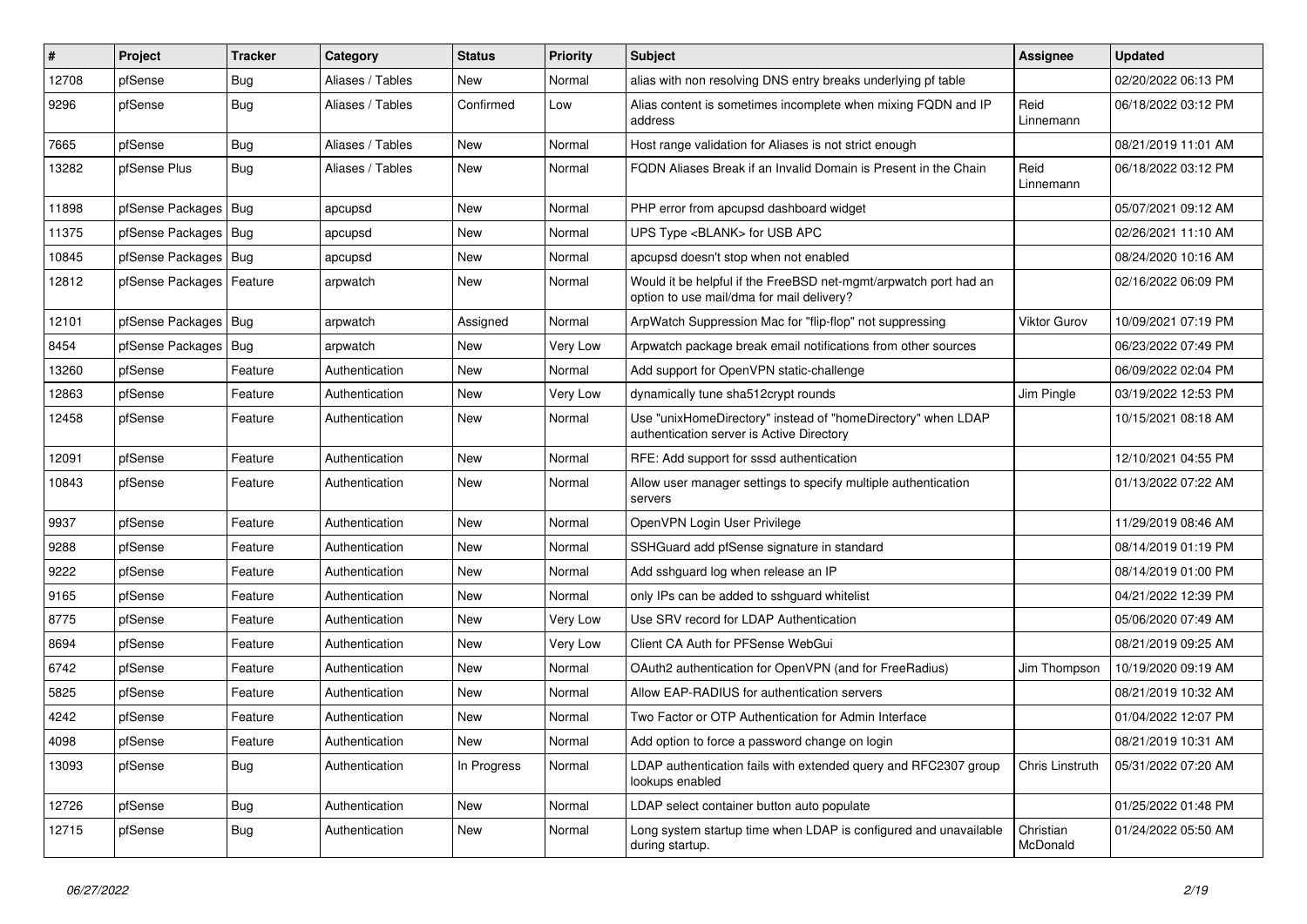| #     | Project                    | <b>Tracker</b> | Category         | <b>Status</b>                 | <b>Priority</b> | <b>Subject</b>                                                                                                                      | <b>Assignee</b> | <b>Updated</b>      |
|-------|----------------------------|----------------|------------------|-------------------------------|-----------------|-------------------------------------------------------------------------------------------------------------------------------------|-----------------|---------------------|
| 12519 | pfSense                    | Bug            | Authentication   | New                           | Normal          | Fail authentication using special character in password via the LDAP<br>connector                                                   |                 | 11/12/2021 07:39 AM |
| 12283 | pfSense                    | Bug            | Authentication   | New                           | Normal          | LDAP/RADIUS authentication servers configuration does not allow<br>source IP address to be specified                                |                 | 08/20/2021 01:15 AM |
| 12225 | pfSense                    | Bug            | Authentication   | <b>Pull Request</b><br>Review | Normal          | Group membership field is not needed for remote groups                                                                              | Viktor Gurov    | 05/17/2022 02:21 PM |
| 12095 | pfSense                    | Bug            | Authentication   | New                           | Normal          | Memory leak in pcscd                                                                                                                |                 | 06/01/2022 01:01 PM |
| 10765 | pfSense                    | Bug            | Authentication   | <b>New</b>                    | Normal          | Ampersands in Idap_extended_query are escaped twice                                                                                 |                 | 09/02/2020 07:55 AM |
| 10352 | pfSense                    | Bug            | Authentication   | New                           | Very Low        | RADIUS authentication fails with MSCHAPv1 or MSCHAPv2 when<br>passwords contain international characters                            |                 | 06/20/2022 04:04 PM |
| 8087  | pfSense                    | <b>Bug</b>     | Authentication   | New                           | Normal          | Provide Calling-Station-ID to RADIUS backed VPN connections                                                                         |                 | 06/06/2020 05:36 AM |
| 5652  | pfSense                    | Bug            | Authentication   | <b>New</b>                    | Normal          | Radius IETF Class Group Assignment - Incorrect Standard                                                                             |                 | 08/13/2019 01:39 PM |
| 12546 | pfSense Plus               | Feature        | Authentication   | <b>New</b>                    | Normal          | Add 2FA Support to pfSense Plus Local Database Authentication                                                                       |                 | 06/25/2022 05:30 PM |
| 11920 | pfSense Plus               | Feature        | Authentication   | New                           | Normal          | SAML Authentication for pfSense (VPN and webConfigurator)                                                                           |                 | 05/14/2021 12:56 AM |
| 11626 | pfSense Plus               | Bug            | Authentication   | New                           | Normal          | Google LDAP connection failed due to lack of SNI for TLS 1.3                                                                        | Luiz Souza      | 06/27/2022 07:23 AM |
| 11266 | pfSense Packages           | Feature        | AutoConfigBackup | New                           | Very Low        | Give an option to list restore point in "reverse" order/latest at the top.                                                          |                 | 01/19/2021 06:58 PM |
| 12329 | pfSense Packages           | Feature        | Avahi            | New                           | Normal          | Add optional floating firewall rules for IPv4 and IPv6                                                                              |                 | 02/09/2022 04:43 PM |
| 12767 | pfSense Packages   Bug     |                | Avahi            | New                           | Normal          | Package radavahi-daemon does does not exist in current pfSense<br>version and it has been removed"" message on pfSense 2.7 restore  |                 | 02/07/2022 11:28 AM |
| 13039 | pfSense Packages   Feature |                | AWS VPC          | New                           | Normal          | Handle transit gateway VPNs in the AWS VPN wizard                                                                                   |                 | 04/11/2022 07:31 AM |
| 9497  | pfSense Packages   Bug     |                | AWS VPC          | New                           | Normal          | AWS VPN Wizard: WebGUI times out.                                                                                                   |                 | 11/13/2019 10:07 AM |
| 9495  | pfSense Packages   Bug     |                | AWS VPC          | New                           | Normal          | AWS VPC VPN wizard produces incorrect config (SHA256 should be<br>SHA1)                                                             |                 | 08/19/2019 02:45 PM |
| 11098 | pfSense Packages   Bug     |                | Backup           | Feedback                      | Normal          | Backup Files and Directories plugin crashes firewall if /root specified<br>as backup location                                       | Viktor Gurov    | 12/23/2021 10:45 AM |
| 10900 | pfSense Packages   Bug     |                | Backup           | Feedback                      | Normal          | /packages/backup/backup.php?a=download&t=backup HTTP 504,<br>or Sends PHP Error Message as ASCII/Text file Named<br>pfsense.bak.tgz |                 | 04/05/2022 01:51 AM |
| 12553 | pfSense                    | Feature        | Backup / Restore | <b>New</b>                    | Normal          | Auto Config Backup: Allow selecting multiple backups for deletion                                                                   |                 | 02/22/2022 04:27 AM |
| 9775  | pfSense                    | Feature        | Backup / Restore | New                           | Normal          | AutoConfigBackup - Rolling per day/hour cap on changes, retention<br>policy                                                         |                 | 09/20/2019 09:19 AM |
| 7688  | pfSense                    | Feature        | Backup / Restore | New                           | Low             | AutoConfigBackup - Info Icon - username only                                                                                        |                 | 10/22/2017 10:46 AM |
| 6608  | pfSense                    | Feature        | Backup / Restore | New                           | Low             | backup and restore dhcp                                                                                                             |                 | 07/13/2016 04:09 PM |
| 4681  | pfSense                    | Feature        | Backup / Restore | New                           | Normal          | AutoConfigBackup make a way to easily download a saved backup                                                                       |                 | 08/16/2019 12:46 PM |
| 3697  | pfSense                    | Feature        | Backup / Restore | New                           | Normal          | New backup/restore area: Certificates                                                                                               |                 | 03/11/2017 11:30 AM |
| 3696  | pfSense                    | Feature        | Backup / Restore | New                           | Normal          | Multiple items backup/restore                                                                                                       |                 | 06/06/2014 02:33 PM |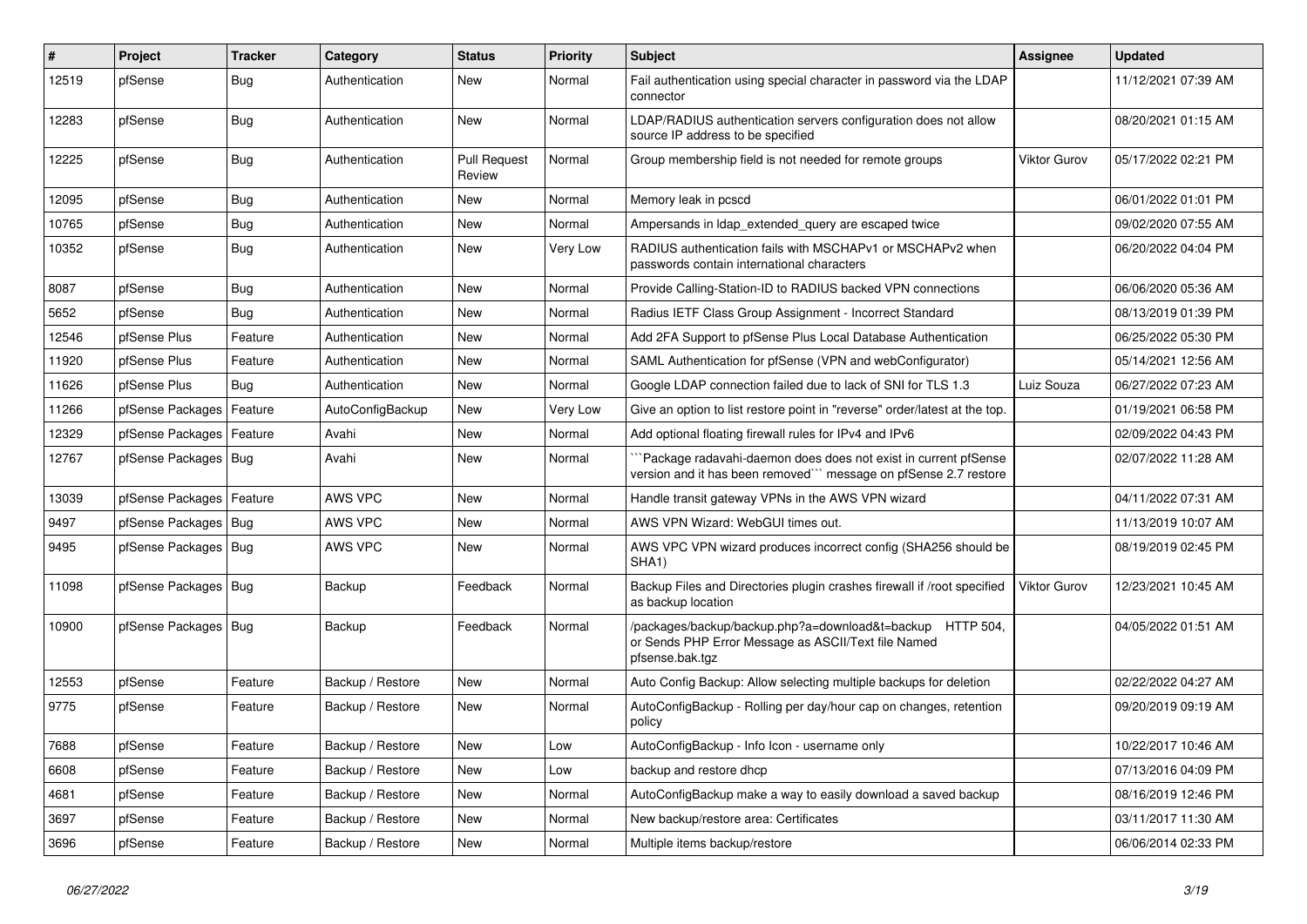| $\vert$ # | Project                       | Tracker     | Category         | <b>Status</b> | <b>Priority</b> | <b>Subject</b>                                                                                           | Assignee              | <b>Updated</b>      |
|-----------|-------------------------------|-------------|------------------|---------------|-----------------|----------------------------------------------------------------------------------------------------------|-----------------------|---------------------|
| 1367      | pfSense                       | Feature     | Backup / Restore | New           | Normal          | Input validation on partial config restores                                                              |                       | 03/21/2011 01:16 AM |
| 286       | pfSense                       | Feature     | Backup / Restore | <b>New</b>    | Normal          | Backup/restore users individually                                                                        |                       | 01/09/2021 03:48 PM |
| 13289     | pfSense                       | Bug         | Backup / Restore | New           | Low             | Attempting to restore a 0 byte "config.xml" prints an error that the<br>file cannot be read              |                       | 06/20/2022 10:46 AM |
| 12774     | pfSense                       | Bug         | Backup / Restore | <b>New</b>    | Normal          | Picture widget image is not saved in backup                                                              |                       | 04/04/2022 04:48 AM |
| 12249     | pfSense                       | Bug         | Backup / Restore | New           | Normal          | HAProxy causing failed ACB backups                                                                       |                       | 11/15/2021 11:58 PM |
| 11110     | pfSense                       | Bug         | Backup / Restore | New           | Normal          | Backup file should be checked before restoring a specific area                                           |                       | 12/05/2020 02:50 PM |
| 8076      | pfSense                       | Bug         | Backup / Restore | New           | Normal          | User can easily apply an unusable interface configuration after<br>restore                               |                       | 08/14/2019 10:52 AM |
| 7757      | pfSense                       | Bug         | Backup / Restore | <b>New</b>    | Normal          | Auto Config Backup fails to upload unless Default Gateway is up                                          |                       | 08/16/2019 12:47 PM |
| 1738      | pfSense                       | Bug         | Backup / Restore | New           | Very Low        | Restore fails when username in backup is not matching                                                    |                       | 12/11/2021 07:51 PM |
| 13205     | pfSense Docs                  | New Content | Backup / Restore | Feedback      | Normal          | <b>ZFS Boot Environment documentation</b>                                                                | Christian<br>McDonald | 05/31/2022 10:55 AM |
| 9916      | pfSense Packages              | Feature     | <b>BIND</b>      | Feedback      | Normal          | Check allow-transfer in custom option when the zone is slave                                             |                       | 04/21/2022 12:40 PM |
| 8199      | pfSense Packages   Feature    |             | <b>BIND</b>      | New           | Normal          | Support reordering and/or sort alphabetically across BIND package                                        |                       | 12/12/2017 02:05 AM |
| 8146      | pfSense Packages              | Feature     | <b>BIND</b>      | New           | Normal          | Zone Domain Records more powerfull for BIND Zones                                                        |                       | 08/13/2019 09:39 AM |
| 13002     | pfSense Packages   Regression |             | <b>BIND</b>      | Feedback      | Normal          | BIND 9.16_13 could not find existing DNSSEC keys at<br>/cf/named/etc/namedb/keys due to directory change | Viktor Gurov          | 03/31/2022 12:14 PM |
| 11634     | pfSense Packages   Regression |             | <b>BIND</b>      | New           | Normal          | bind hangs when pfsense is reconnecting as an openypn client to a<br>TUN openvpn server                  |                       | 03/14/2021 07:23 AM |
| 13114     | pfSense Packages   Bug        |             | <b>BIND</b>      | Feedback      | Normal          | BIND calls rndc in rc stop when named is not running                                                     | <b>Stuart Wyatt</b>   | 05/04/2022 12:41 PM |
| 12869     | pfSense Packages   Bug        |             | <b>BIND</b>      | Feedback      | Normal          | Bind DNS Package AAAA filtering Broken on new ZFS Installs                                               | <b>Viktor Gurov</b>   | 03/09/2022 12:38 PM |
| 11563     | pfSense Packages   Bug        |             | <b>BIND</b>      | New           | High            | BIND GUI writes TXT records > 255 characters                                                             |                       | 02/27/2021 07:11 AM |
| 11343     | pfSense Packages   Bug        |             | <b>BIND</b>      | Feedback      | Low             | Invalid link to pfSense-pkg-bind changelog                                                               | Viktor Gurov          | 04/05/2022 08:12 AM |
| 11074     | pfSense Packages   Bug        |             | <b>BIND</b>      | New           | Low             | bind Zone Settings Zones, Save button opens "Confirmation<br>required to save changes"                   |                       | 11/16/2020 11:08 AM |
| 10760     | pfSense Packages   Bug        |             | <b>BIND</b>      | New           | High            | pfSense BIND 9.14.12 server terminates due to assertion failure                                          |                       | 07/11/2020 04:53 PM |
| 10693     | pfSense Packages   Bug        |             | <b>BIND</b>      | New           | Normal          | pfSense Bind Zone Editor UI does not update zone serial number<br>when a change is made                  |                       | 09/01/2021 12:51 AM |
| 10445     | pfSense Packages   Bug        |             | <b>BIND</b>      | Feedback      | Normal          | BIND crashed when added RPZ. rpz is not a master or slave zone.                                          |                       | 04/21/2022 12:40 PM |
| 10330     | pfSense Packages   Bug        |             | <b>BIND</b>      | Feedback      | Normal          | BIND zone configuration displays wrong DS resource record with<br>inline DNSSEC signing enabled          |                       | 04/21/2022 12:40 PM |
| 8197      | pfSense Packages   Bug        |             | <b>BIND</b>      | New           | Normal          | BIND UI fails to properly update zone with inline DNSSEC signing<br>enabled                              |                       | 02/18/2019 05:23 PM |
| 12782     | pfSense                       | Todo        | Build / Release  | New           | Normal          | Disable compatibility flag                                                                               | <b>Brad Davis</b>     | 05/17/2022 02:33 PM |
| 4472      | pfSense                       | Feature     | Build / Release  | New           | Normal          | Cryptographically sign every (sub-)release                                                               |                       | 08/13/2019 12:53 PM |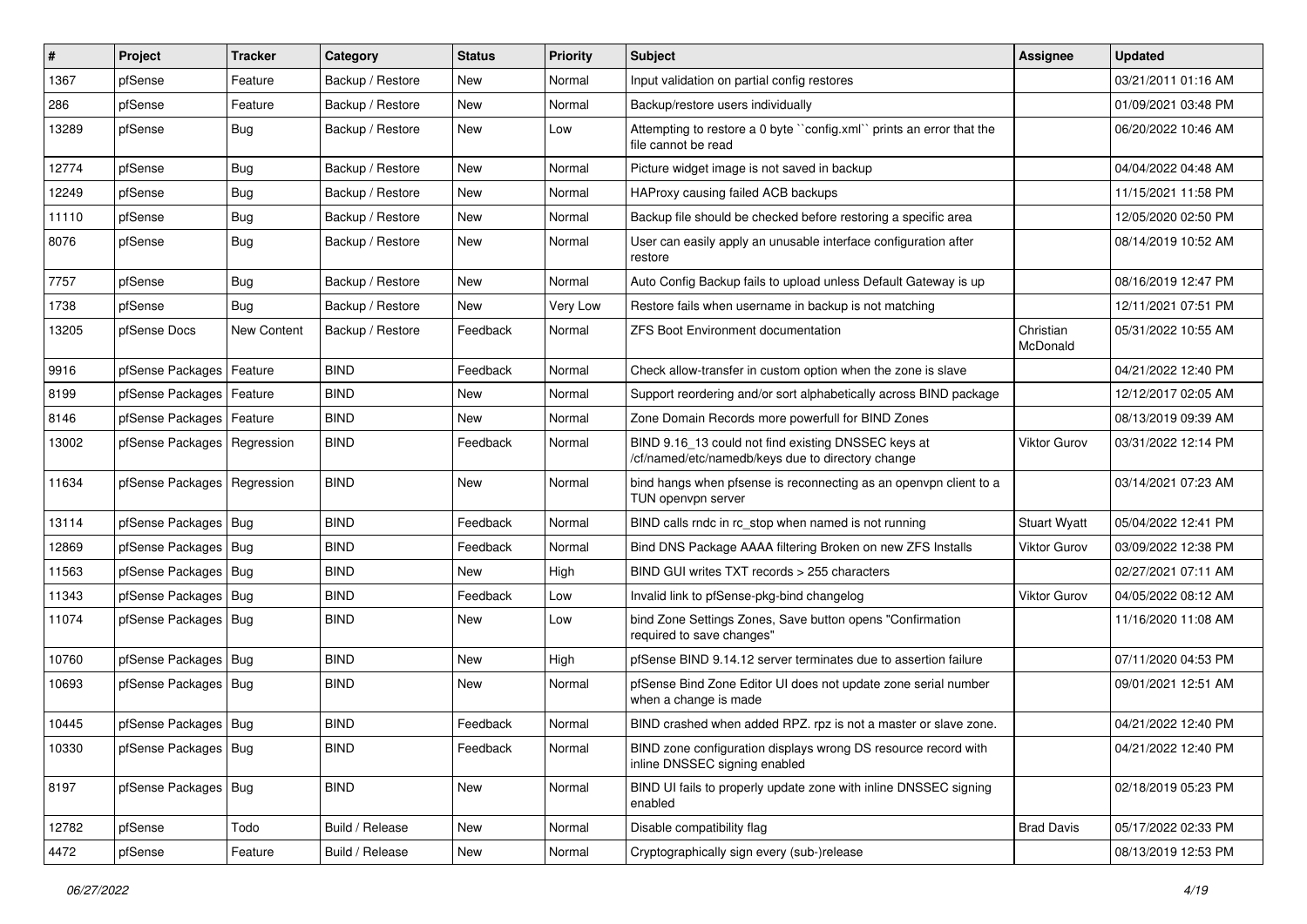| #     | Project | <b>Tracker</b> | Category              | <b>Status</b>                 | <b>Priority</b> | Subject                                                                                                                 | Assignee          | <b>Updated</b>      |
|-------|---------|----------------|-----------------------|-------------------------------|-----------------|-------------------------------------------------------------------------------------------------------------------------|-------------------|---------------------|
| 13220 | pfSense | Feature        | Captive Portal        | New                           | Very Low        | Voucher per-roll bandwidth restrictions and traffic quotas                                                              |                   | 05/26/2022 08:16 AM |
| 13219 | pfSense | Feature        | <b>Captive Portal</b> | New                           | Very Low        | Enable/Disable single voucher roll                                                                                      |                   | 05/26/2022 08:14 AM |
| 11379 | pfSense | Feature        | Captive Portal        | New                           | Normal          | <b>Template Roll Printer</b>                                                                                            |                   | 02/07/2021 05:26 AM |
| 11189 | pfSense | Feature        | <b>Captive Portal</b> | New                           | Normal          | Captive Portal - Tarpit option                                                                                          |                   | 12/23/2020 06:44 PM |
| 9970  | pfSense | Feature        | <b>Captive Portal</b> | New                           | Low             | Captive Portal and SAML2 Integration                                                                                    | Mauro Braggio     | 10/12/2020 07:39 AM |
| 9627  | pfSense | Feature        | Captive Portal        | New                           | Normal          | Captive Portal only shows authenticated users                                                                           |                   | 08/14/2019 02:48 PM |
| 7971  | pfSense | Feature        | Captive Portal        | New                           | Normal          | Allow import, export and synchronization of MACs under Captive<br>Portal service                                        |                   | 10/19/2017 04:56 AM |
| 6956  | pfSense | Feature        | <b>Captive Portal</b> | <b>New</b>                    | Normal          | Allow more control over concurrent logins                                                                               |                   | 11/23/2016 12:01 PM |
| 4724  | pfSense | Feature        | <b>Captive Portal</b> | New                           | Low             | Captive Portal Status Add Client Hostname                                                                               |                   | 05/22/2015 08:38 AM |
| 3377  | pfSense | Feature        | Captive Portal        | New                           | Normal          | OAuth2 authentication in captive portal                                                                                 | Jim Thompson      | 10/19/2020 09:13 AM |
| 3053  | pfSense | Feature        | Captive Portal        | New                           | Normal          | Automatically add DHCP static addresses to CP passthru-mac                                                              |                   | 06/21/2013 11:54 AM |
| 2963  | pfSense | Feature        | <b>Captive Portal</b> | <b>New</b>                    | Normal          | Captive Portal MAC authentication request                                                                               |                   | 08/22/2017 09:09 PM |
| 2573  | pfSense | Feature        | Captive Portal        | New                           | Normal          | Captive Portal support of RADIUS POD (Packet of Disconnect)                                                             |                   | 10/17/2016 03:14 AM |
| 2545  | pfSense | Feature        | <b>Captive Portal</b> | New                           | Low             | CaptivePortal: Custom "Re-authenticate every x minutes"                                                                 |                   | 07/08/2012 05:21 PM |
| 2025  | pfSense | Feature        | Captive Portal        | New                           | Normal          | Captive Portal: Easy accessible Logout page instead of Logout<br>pop-up window                                          |                   | 02/06/2016 04:59 AM |
| 1924  | pfSense | Feature        | Captive Portal        | <b>New</b>                    | Normal          | Ability of CP's allowed IP addresses to use aliases                                                                     |                   | 07/26/2018 04:28 AM |
| 1831  | pfSense | Feature        | Captive Portal        | New                           | Normal          | Captive portal IPv6 support                                                                                             | Reid<br>Linnemann | 05/25/2022 07:57 AM |
| 385   | pfSense | Feature        | <b>Captive Portal</b> | <b>New</b>                    | Normal          | Reverse captive portal                                                                                                  |                   | 08/13/2019 12:23 PM |
| 13290 | pfSense | Regression     | Captive Portal        | Feedback                      | Normal          | My PfSense version 2.7 is returning the error "dummynet bad switch<br>21" every time I activate my Captive Portals (7). |                   | 06/27/2022 07:26 PM |
| 13272 | pfSense | Bug            | <b>Captive Portal</b> | <b>Pull Request</b><br>Review | Very Low        | Voucher CSV output has leading space before voucher code                                                                | Jim Pingle        | 06/13/2022 10:27 AM |
| 13226 | pfSense | Bug            | <b>Captive Portal</b> | Confirmed                     | Normal          | Captive Portal doesn't disconnect established OpenVPN link                                                              | Reid<br>Linnemann | 05/30/2022 10:38 AM |
| 13215 | pfSense | Bug            | Captive Portal        | Assigned                      | Normal          | Allowed MAC/IP/Hostname traffic counts for authorized users                                                             | Reid<br>Linnemann | 05/31/2022 05:31 PM |
| 12730 | pfSense | Bug            | <b>Captive Portal</b> | New                           | Normal          | RADIUS accounting does not work if WAN is down                                                                          |                   | 01/26/2022 05:13 AM |
| 12648 | pfSense | <b>Bug</b>     | Captive Portal        | New                           | Normal          | Undocumented variables 'listenporthttp' and 'listenporthttps'                                                           |                   | 12/28/2021 10:44 AM |
| 12467 | pfSense | Bug            | Captive Portal        | New                           | Normal          | CP error on client disconnect after reboot                                                                              |                   | 10/17/2021 05:35 AM |
| 12357 | pfSense | <b>Bug</b>     | Captive Portal        | New                           | Normal          | Captive Portal popup Logout button loads full login page in popup<br>when clicked                                       |                   | 10/27/2021 12:10 PM |
| 7553  | pfSense | <b>Bug</b>     | Captive Portal        | Confirmed                     | Very Low        | Captive portal on a parent interface blocks traffic on VLAN interfaces<br>too                                           |                   | 08/19/2018 03:15 PM |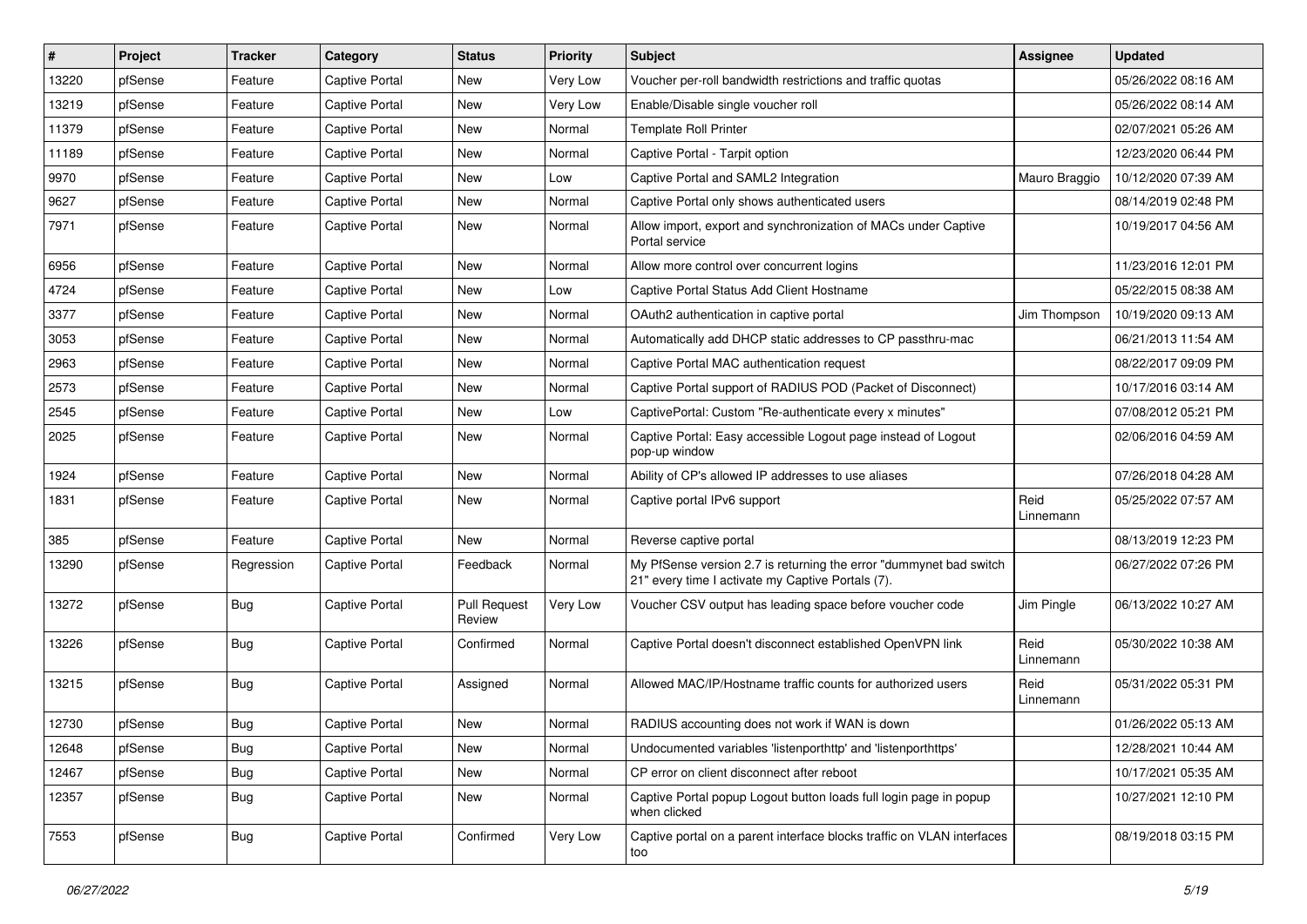| ∦     | Project                    | Tracker    | Category              | <b>Status</b>                 | <b>Priority</b> | Subject                                                                                                 | Assignee             | <b>Updated</b>      |
|-------|----------------------------|------------|-----------------------|-------------------------------|-----------------|---------------------------------------------------------------------------------------------------------|----------------------|---------------------|
| 5658  | pfSense                    | <b>Bug</b> | Captive Portal        | Confirmed                     | Low             | Files with the same name cannot be uploaded to multiple captive<br>portal zones                         |                      | 12/18/2015 07:19 PM |
| 1675  | pfSense                    | Bug        | <b>Captive Portal</b> | <b>New</b>                    | Normal          | Captive portal logout problems with pop-up blockers.                                                    | <b>Jared Dillard</b> | 03/28/2016 01:37 PM |
| 13229 | pfSense Docs               | Todo       | Captive Portal        | Feedback                      | Normal          | Update documentation for IPFW to PF transition for Limiters and<br>Captive Portal                       | Jim Pingle           | 05/27/2022 03:04 PM |
| 2099  | pfSense                    | Todo       | CARP                  | New                           | Normal          | Remove "queue" from CARP traffic                                                                        |                      | 01/19/2012 10:59 AM |
| 2218  | pfSense                    | Feature    | CARP                  | New                           | Normal          | Ability to delay CARP master status at boot time                                                        |                      | 03/03/2021 11:57 AM |
| 13110 | pfSense                    | Bug        | CARP                  | New                           | <b>Very Low</b> | changing CARP VIP address does not update outbound NAT<br>interface IP                                  |                      | 05/03/2022 02:52 PM |
| 8567  | pfSense                    | <b>Bug</b> | CARP                  | <b>New</b>                    | Normal          | Using IPv6 VIP alias for services may affect CARP IPv6 VIP work                                         |                      | 06/12/2018 01:26 PM |
| 8566  | pfSense                    | <b>Bug</b> | CARP                  | New                           | Normal          | Wrong IPv6 source in NS request in case using of IPv6 alias                                             |                      | 06/12/2018 01:26 PM |
| 8100  | pfSense                    | Bug        | CARP                  | New                           | Normal          | pfsync Initially Deletes States on Primary for Connections<br>Established through Secondary             | Luiz Souza           | 02/08/2022 12:59 PM |
| 7648  | pfSense                    | <b>Bug</b> | CARP                  | New                           | <b>Very Low</b> | SPAN ports on an interface renders CARP HA inoperative                                                  |                      | 06/14/2017 09:19 PM |
| 5849  | pfSense                    | <b>Bug</b> | CARP                  | New                           | Normal          | Routing fail on CARP IPsec                                                                              |                      | 12/18/2021 04:41 PM |
| 4845  | pfSense                    | <b>Bug</b> | CARP                  | Confirmed                     | High            | CARP preemption doesn't switch to backup where connectivity<br>between systems is lost but not NIC link |                      | 07/28/2015 07:55 AM |
| 13063 | pfSense Packages   Feature |            | Cellular              | <b>Pull Request</b><br>Review | Normal          | Cellular package shall support more modems and NMEA port                                                |                      | 05/06/2022 02:38 PM |
| 10796 | pfSense Packages   Feature |            | Cellular              | Feedback                      | Normal          | Huawei ME909u-521 support                                                                               |                      | 04/21/2022 12:40 PM |
| 13305 | pfSense                    | Feature    | Certificates          | New                           | Normal          | Certificate Revocation page should show expiration date                                                 |                      | 06/27/2022 10:26 AM |
| 10258 | pfSense                    | Feature    | Certificates          | New                           | <b>Very Low</b> | allow to sign CA                                                                                        |                      | 02/20/2020 04:20 AM |
| 2276  | pfSense                    | Feature    | Certificates          | New                           | Normal          | Remote CRL fetch support                                                                                |                      | 02/06/2016 04:14 AM |
| 1268  | pfSense                    | Feature    | Certificates          | New                           | Normal          | Allow mass renewing of certs                                                                            |                      | 11/01/2019 03:17 PM |
| 1257  | pfSense                    | Feature    | Certificates          | <b>Pull Request</b><br>Review | Normal          | Handle encypted CA/Certificate private keys                                                             |                      | 10/12/2020 07:12 AM |
| 12737 | pfSense                    | <b>Bug</b> | Certificates          | New                           | Normal          | CApath is not defined by default in curl                                                                |                      | 05/17/2022 02:30 PM |
| 11203 | pfSense                    | <b>Bug</b> | Certificates          | <b>New</b>                    | Normal          | certificate manager very slow                                                                           |                      | 12/31/2020 11:57 AM |
| 9889  | pfSense                    | <b>Bug</b> | Certificates          | New                           | Very Low        | CRL check for Intermediate CA CRLs fails                                                                | Jim Pingle           | 11/08/2019 11:03 AM |
| 7289  | pfSense                    | Bug        | Certificates          | New                           | Low             | Generating 4096bit Certificate                                                                          |                      | 08/14/2019 09:56 AM |
| 12894 | pfSense Plus               | Bug        | Certificates          | New                           | Low             | duplicating freshly created certificates through refreshing                                             |                      | 03/03/2022 02:35 PM |
| 12098 | pfSense Docs               | Correction | Configuration         | New                           | Normal          | Feedback on pfSense Configuration Recipes - Accessing a<br>CPE/Modem from Inside the Firewall           |                      | 07/02/2021 02:30 AM |
| 13291 | pfSense Docs               | Todo       | Configuration         | New                           | Low             | Notification documentation                                                                              |                      | 06/21/2022 10:22 AM |
| 12402 | pfSense Docs               | Todo       | Configuration         | New                           | Normal          | Feedback on Configuration - Advanced Configuration Options -<br>Notifications                           |                      | 09/24/2021 12:46 AM |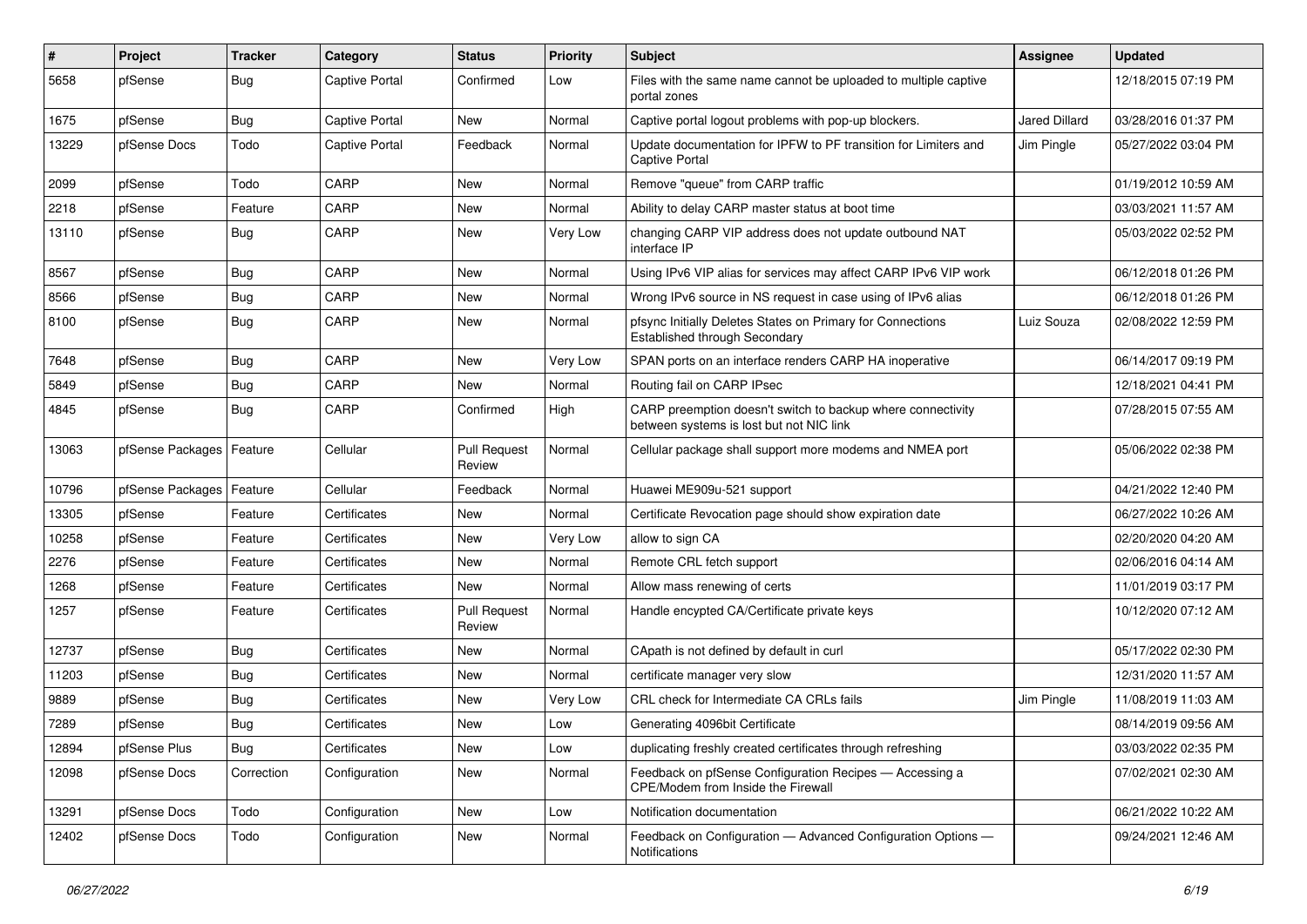| #     | Project                | <b>Tracker</b> | Category                        | <b>Status</b>                 | <b>Priority</b> | <b>Subject</b>                                                                                                        | Assignee      | <b>Updated</b>      |
|-------|------------------------|----------------|---------------------------------|-------------------------------|-----------------|-----------------------------------------------------------------------------------------------------------------------|---------------|---------------------|
| 5902  | pfSense                | Todo           | Configuration<br>Backend        | New                           | Normal          | Use a common place for default values                                                                                 |               | 08/13/2019 12:53 PM |
| 13287 | pfSense                | Feature        | Configuration<br>Backend        | <b>New</b>                    | Normal          | Encode OpenVPN Custom Options                                                                                         |               | 06/20/2022 10:33 AM |
| 3895  | pfSense                | Feature        | Configuration<br>Backend        | <b>New</b>                    | Normal          | Timeout for "Apply change"                                                                                            |               | 01/25/2021 08:07 AM |
| 13288 | pfSense                | Bug            | Configuration<br>Backend        | <b>New</b>                    | Normal          | Encode FreeRADIUS Custom Options                                                                                      |               | 06/20/2022 10:36 AM |
| 12483 | pfSense                | Bug            | Configuration<br>Backend        | <b>New</b>                    | Normal          | GUI creates inconsistent config.xml                                                                                   |               | 10/23/2021 06:48 AM |
| 10833 | pfSense                | Bug            | Configuration<br>Backend        | <b>New</b>                    | Normal          | unbound exits on configuration error when link status flaps on LAN<br>interface                                       |               | 08/13/2020 11:53 PM |
| 6398  | pfSense                | Bug            | Configuration<br>Backend        | <b>New</b>                    | Normal          | If config cannot be loaded due to corruption or bug, it isn't handled<br>gracefully (just stops)                      |               | 08/13/2019 01:23 PM |
| 13268 | pfSense                | Todo           | Console Menu                    | Ready To Test                 | Normal          | columns don't align nicely in console with medium-long interface<br>names                                             |               | 06/12/2022 10:32 PM |
| 7747  | pfSense                | Feature        | Console Menu                    | <b>New</b>                    | Normal          | Minor UI Tweak: Make hitting enter on the console (esp via SSH)<br>should not log you out, but simply redraw the menu |               | 08/01/2017 04:03 PM |
| 6469  | pfSense                | Feature        | Console Menu                    | <b>New</b>                    | Normal          | Improve help + self documentation in console PHP shell                                                                |               | 08/13/2019 01:23 PM |
| 2693  | pfSense                | Feature        | Console Menu                    | New                           | Normal          | Allow mapping mapping non-physical interfaces via console                                                             | Mathieu Simon | 11/27/2012 03:00 PM |
| 13258 | pfSense                | Bug            | Console Menu                    | <b>Pull Request</b><br>Review | Low             | secret menu option 100                                                                                                | Jim Pingle    | 06/12/2022 01:44 PM |
| 13249 | pfSense                | Bug            | Console Menu                    | <b>New</b>                    | Normal          | Running playback comands multiple times results in PHP error                                                          |               | 06/06/2022 07:02 AM |
| 11970 | pfSense Packages   Bug |                | Coreboot                        | New                           | Normal          | Netgate Firmware Upgrade Doesn't Work on XG-2758                                                                      |               | 04/21/2022 12:39 PM |
| 13309 | pfSense Packages   Bug |                | Cron                            | New                           | Normal          | Cron validation prevents special strings such as @reboot                                                              | Jim Thompson  | 06/27/2022 03:52 PM |
| 13074 | pfSense Plus           | <b>Bug</b>     | Cryptographic<br><b>Modules</b> | New                           | Normal          | AES-GCM with SafeXcel on Netgate 2100 causes MBUF overload                                                            |               | 06/12/2022 11:14 AM |
| 12658 | pfSense Packages       | Feature        | darkstat                        | <b>New</b>                    | Normal          | Adding prometheus metrics to darkstat                                                                                 |               | 05/27/2022 09:44 PM |
| 6390  | pfSense                | Todo           | Dashboard                       | New                           | Low             | Autoscale from Traffic Graph not correct size (big graphs)                                                            |               | 05/23/2016 01:38 PM |
| 13168 | pfSense                | Feature        | Dashboard                       | New                           | Low             | Multiple Dashboard views for a single user                                                                            |               | 05/16/2022 07:53 AM |
| 13165 | pfSense                | Feature        | Dashboard                       | <b>Pull Request</b><br>Review | Normal          | Feat: live update for Services dashboard widget                                                                       |               | 05/15/2022 01:48 AM |
| 10401 | pfSense                | Feature        | Dashboard                       | New                           | Normal          | Request: ability to sort/separate stopped/running Service(s) on<br>Dashboard -> Services Status widget                |               | 03/31/2020 04:48 PM |
| 10395 | pfSense                | Feature        | Dashboard                       | New                           | Low             | Add Dashboard System Information support for more PC Engines<br>APU boards                                            |               | 02/17/2022 01:02 AM |
| 10280 | pfSense                | Feature        | Dashboard                       | New                           | Low             | <b>DHCP Leases widget</b>                                                                                             |               | 11/07/2020 09:18 PM |
| 8458  | pfSense                | Feature        | Dashboard                       | New                           | Low             | Allow reordering of interface widget                                                                                  |               | 08/14/2019 10:52 AM |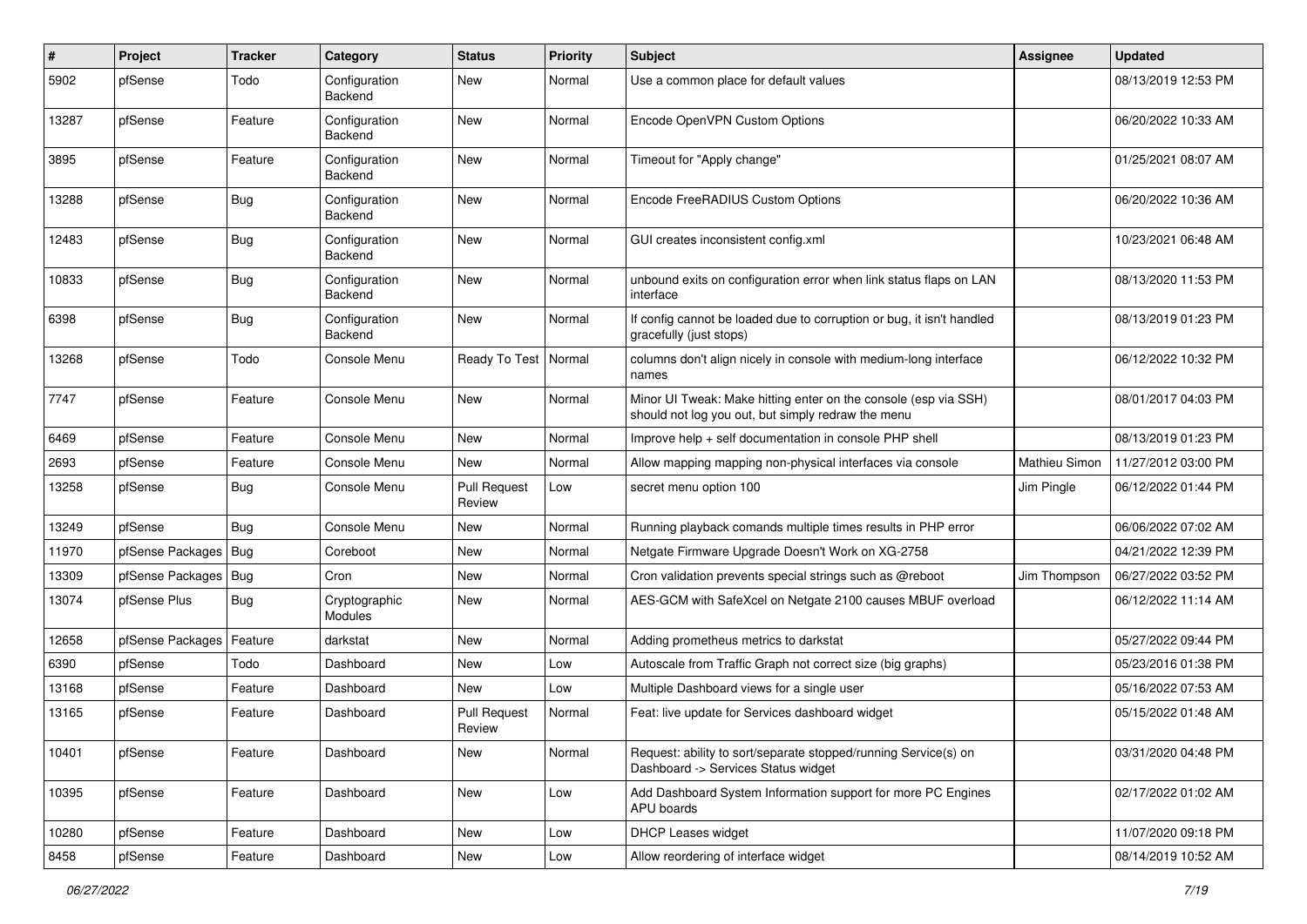| $\vert$ # | Project      | <b>Tracker</b>     | Category        | <b>Status</b>                 | <b>Priority</b> | Subject                                                                                          | <b>Assignee</b>       | <b>Updated</b>      |
|-----------|--------------|--------------------|-----------------|-------------------------------|-----------------|--------------------------------------------------------------------------------------------------|-----------------------|---------------------|
| 7974      | pfSense      | Feature            | Dashboard       | New                           | Normal          | <b>ZFS RAID Monitor Not available</b>                                                            |                       | 08/20/2019 01:34 PM |
| 7934      | pfSense      | Feature            | Dashboard       | New                           | Very Low        | format support phone# for international use                                                      |                       | 10/12/2017 04:38 PM |
| 7182      | pfSense      | Feature            | Dashboard       | New                           | Normal          | Break up System Widget on the Dashboard                                                          |                       | 08/21/2019 08:59 AM |
| 5567      | pfSense      | Feature            | Dashboard       | New                           | Low             | CARP status widget does not update in real time                                                  |                       | 08/20/2019 03:33 PM |
| 4646      | pfSense      | Feature            | Dashboard       | <b>New</b>                    | Normal          | Recover valuable vertical screen real estate in dashboard                                        |                       | 04/20/2015 07:46 PM |
| 2479      | pfSense      | Feature            | Dashboard       | New                           | Normal          | Allow reordering of the traffic graphs on the dashboard                                          |                       | 06/08/2012 04:13 PM |
| 12673     | pfSense      | Bug                | Dashboard       | <b>Pull Request</b><br>Review | Normal          | Firewall Logs Widget fails to update at intervals below 5 seconds.                               | Viktor Gurov          | 05/17/2022 02:20 PM |
| 11759     | pfSense      | Bug                | Dashboard       | New                           | Normal          | Traffic graphs on dashboard double upload on pppoe links                                         |                       | 12/30/2021 04:00 AM |
| 9677      | pfSense      | Bug                | Dashboard       | New                           | Normal          | Dashboard hangs when widget needs data from a remote host which<br>is down                       |                       | 08/13/2019 09:15 AM |
| 9353      | pfSense      | <b>Bug</b>         | Dashboard       | New                           | Low             | PHPSession errors from limited access to dashboard and widgets                                   |                       | 10/06/2020 09:31 AM |
| 8157      | pfSense      | Bug                | Dashboard       | <b>New</b>                    | Very Low        | Traffic Graph clutter from time to time                                                          |                       | 12/03/2017 06:40 AM |
| 7857      | pfSense      | <b>Bug</b>         | Dashboard       | New                           | Very Low        | Interfaces Widget U/I fails to wrap IPV6 addresses when the string is<br>too wide for the widget |                       | 08/13/2019 09:15 AM |
| 7788      | pfSense      | Bug                | Dashboard       | <b>New</b>                    | Low             | Irregular updating of widgets like cpu/uptime on system widget.                                  |                       | 08/21/2019 09:03 AM |
| 7387      | pfSense      | Bug                | Dashboard       | New                           | Low             | New Traffic Graph in dashboard resets inverted view to normal view                               | Jared Dillard         | 12/11/2021 08:14 PM |
| 7113      | pfSense      | <b>Bug</b>         | Dashboard       | New                           | Normal          | Interface name in Traffic Graphs                                                                 |                       | 12/31/2021 05:40 PM |
| 3411      | pfSense      | Bug                | Dashboard       | New                           | Low             | Interfaces and statistics dashboard widgets very slow with large<br>numbers of interfaces        |                       | 01/24/2014 02:09 AM |
| 13183     | pfSense Plus | Regression         | Dashboard       | Feedback                      | High            | ZFS module is loaded on systems without ZFS                                                      | Christian<br>McDonald | 05/23/2022 10:11 AM |
| 7244      | pfSense      | Feature            | Developer Tools | New                           | Normal          | Publish pfsense as a Vagrant Basebox                                                             |                       | 01/29/2019 04:09 AM |
| 1219      | pfSense      | Feature            | Developer Tools | New                           | Low             | Ship DTRACE enabled kernels in the images                                                        |                       | 07/26/2017 03:14 AM |
| 11471     | pfSense Docs | Todo               | Development     | New                           | Low             | Feedback on Development - Developing Packages                                                    | Jim Pingle            | 02/19/2021 02:52 PM |
| 11071     | pfSense Docs | <b>New Content</b> | <b>DHCP</b>     | New                           | Normal          | Feedback on Services - IPv6 Router Advertisements                                                | Jim Pingle            | 12/08/2020 09:25 AM |
| 8852      | pfSense Docs | Correction         | <b>DHCP</b>     | New                           | Normal          | [feedback form] Unclear about "Client Identifier" in a static mapping                            | Jim Pingle            | 09/23/2020 02:30 PM |
| 13250     | pfSense      | Todo               | DHCP (IPv4)     | New                           | Very Low        | Clean up DHCP Server option language                                                             | Jim Pingle            | 06/06/2022 07:32 AM |
| 13256     | pfSense      | Feature            | DHCP (IPv4)     | <b>New</b>                    | Normal          | Better handling of duplicate IPs in static DHCP assignments                                      |                       | 06/11/2022 04:51 PM |
| 11927     | pfSense      | Feature            | DHCP (IPv4)     | Feedback                      | Normal          | Allow DHCP not to serve a gateway - small fix                                                    |                       | 01/03/2022 04:17 PM |
| 11004     | pfSense      | Feature            | DHCP (IPv4)     | New                           | Low             | DHCP reservations with no IP address show entries in DHCP leases                                 |                       | 10/26/2020 07:22 AM |
| 10802     | pfSense      | Feature            | DHCP (IPv4)     | New                           | Very Low        | Seperator for DHCP Static Mapped leases                                                          |                       | 07/31/2020 10:30 AM |
| 10345     | pfSense      | Feature            | DHCP (IPv4)     | New                           | Normal          | DHCP lease distinction between online and offline                                                |                       | 03/16/2020 07:56 AM |
| 10250     | pfSense      | Feature            | DHCP (IPv4)     | New                           | Very Low        | DHCP lease view by interface                                                                     |                       | 02/11/2020 07:47 AM |
| 9732      | pfSense      | Feature            | DHCP (IPv4)     | New                           | Normal          | System UTC time offset in DHCP Option 2                                                          |                       | 09/06/2019 08:39 PM |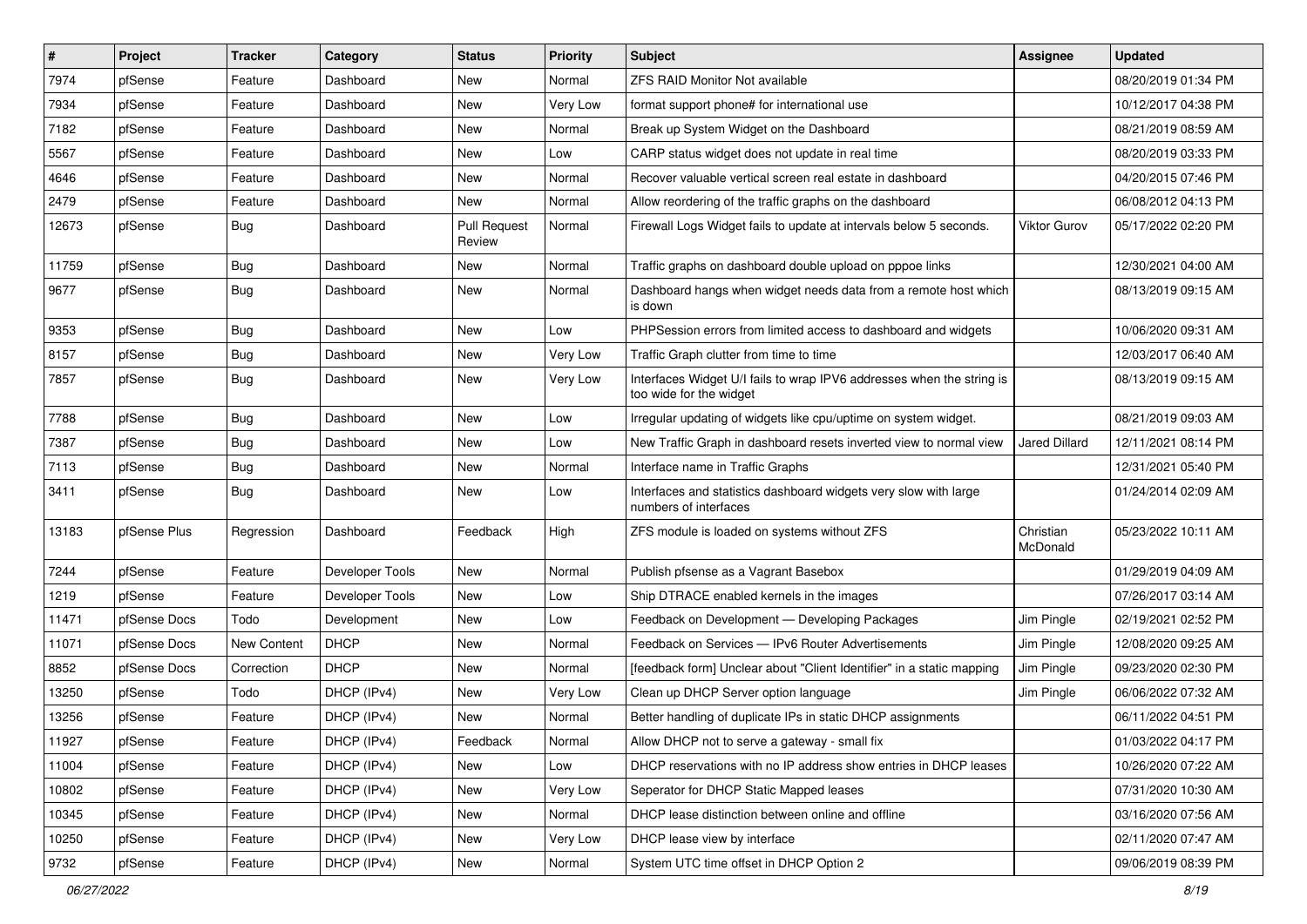| $\vert$ # | Project | Tracker    | Category    | <b>Status</b> | <b>Priority</b> | Subject                                                                                                                            | <b>Assignee</b>      | <b>Updated</b>                       |
|-----------|---------|------------|-------------|---------------|-----------------|------------------------------------------------------------------------------------------------------------------------------------|----------------------|--------------------------------------|
| 9130      | pfSense | Feature    | DHCP (IPv4) | New           | Normal          | Request ID [#INC-16195]: DHCP - PXE Boot                                                                                           |                      | 09/10/2020 01:39 PM                  |
| 8879      | pfSense | Feature    | DHCP (IPv4) | New           | Very Low        | DHCP options ADD force options                                                                                                     |                      | 09/07/2018 09:14 AM                  |
| 8330      | pfSense | Feature    | DHCP (IPv4) | New           | Normal          | add options for ddns-local-address statements                                                                                      |                      | 04/27/2021 12:31 PM                  |
| 7441      | pfSense | Feature    | DHCP (IPv4) | New           | Low             | Display start/end times for Static Mapping leases on DHCP<br>Leases/DHCPv6 Leases                                                  |                      | 08/21/2019 10:48 AM                  |
| 7405      | pfSense | Feature    | DHCP (IPv4) | New           | Normal          | Ability to add dhcp host reservations from "Diagnostics -> ARP table"                                                              |                      | 10/12/2020 08:22 AM                  |
| 6960      | pfSense | Feature    | DHCP (IPv4) | New           | Normal          | Consider replacing ISC DHCP server with KEA DHCP                                                                                   |                      | 09/24/2020 01:59 PM                  |
| 6615      | pfSense | Feature    | DHCP (IPv4) | New           | Normal          | new DHCP server option                                                                                                             |                      | 08/13/2019 01:39 PM                  |
| 6544      | pfSense | Feature    | DHCP (IPv4) | New           | Very Low        | RFC 3046 DHCP Option 82 support (and RFC 3315/4649/4580 for<br>IPv6                                                                |                      | 07/13/2020 02:14 AM                  |
| 5080      | pfSense | Feature    | DHCP (IPv4) | New           | Normal          | Settings tab under Services>DHCP Server                                                                                            |                      | 08/13/2019 12:53 PM                  |
| 4899      | pfSense | Feature    | DHCP (IPv4) | New           | Normal          | Additional BOOTP/DHCP Options should allow a force option                                                                          |                      | 01/02/2018 02:24 PM                  |
| 3534      | pfSense | Feature    | DHCP (IPv4) | New           | Normal          | DDNS using arbitrary zone primary                                                                                                  |                      | 07/08/2014 11:40 AM                  |
| 2983      | pfSense | Feature    | DHCP (IPv4) | New           | Normal          | DHCPD: Add vendor-class-identifier and MAC-OIDs                                                                                    |                      | 05/29/2020 09:24 PM                  |
| 2774      | pfSense | Feature    | DHCP (IPv4) | New           | Normal          | Extend DHCP Pools code to allow using different subnets                                                                            |                      | 08/19/2019 10:27 AM                  |
| 2323      | pfSense | Feature    | DHCP (IPv4) | New           | Low             | GUI doesn't allow to configure DHCP server to serve IP addresses<br>belonging to subnets wich are not associated with an interface |                      | 08/19/2019 10:27 AM                  |
| 13273     | pfSense | <b>Bug</b> | DHCP (IPv4) | <b>New</b>    | Normal          | dhclient can use conflicting recorded leases                                                                                       |                      | 06/14/2022 11:07 AM                  |
| 13263     | pfSense | <b>Bug</b> | DHCP (IPv4) | New           | Low             | Deleting a static DHCP entry when the related IP is not in the arp<br>table spams the log                                          |                      | 06/10/2022 11:18 AM                  |
| 13217     | pfSense | Bug        | DHCP (IPv4) | New           | Normal          | dhclient using default pid file location which does not exist                                                                      | Viktor Gurov         | 05/26/2022 08:09 AM                  |
| 12959     | pfSense | <b>Bug</b> | DHCP (IPv4) | Feedback      | Normal          | dhcplease process wrongly update host file if client-hostname is<br>empty                                                          |                      | 03/28/2022 10:26 AM                  |
| 12922     | pfSense | Bug        | DHCP (IPv4) | New           | Normal          | Classless static routes received on DHCP WAN can override chosen<br>default gateway                                                |                      | 03/28/2022 10:08 AM                  |
| 12070     | pfSense | Bug        | DHCP (IPv4) | New           | Low             | VLAN0 for WAN DHCP                                                                                                                 |                      | 12/23/2021 04:31 PM                  |
| 12067     | pfSense | <b>Bug</b> | DHCP (IPv4) | New           | Very Low        | <b>DHCP Monitoring Statistics Error</b>                                                                                            |                      | 06/21/2021 08:39 AM                  |
| 9343      | pfSense | <b>Bug</b> | DHCP (IPv4) | New           | Normal          | diag_arp.php times out with large DHCPD leases table                                                                               |                      | 08/14/2019 01:19 PM                  |
| 8614      | pfSense | <b>Bug</b> | DHCP (IPv4) | New           | Normal          | Cannot remove Additional BOOTP/DHCP Options                                                                                        |                      | 08/21/2019 09:15 AM                  |
| 8179      | pfSense | Bug        | DHCP (IPv4) | Feedback      | Normal          | Incorrect reverse DNS zone in DHCP server config for<br>non-octet-aligned subnet mask                                              |                      | Renato Botelho   02/09/2022 11:17 PM |
| 7172      | pfSense | Bug        | DHCP (IPv4) | New           | Normal          | Sorting by hostname in Services > DHCP Server > LAN should be<br>"natural" (alphanumeric friendly)                                 |                      | 08/20/2019 03:47 PM                  |
| 6362      | pfSense | Bug        | DHCP (IPv4) | Confirmed     | Normal          | DHCP Client ID not used                                                                                                            |                      | 07/09/2021 06:30 AM                  |
| 4451      | pfSense | <b>Bug</b> | DHCP (IPv4) | New           | Low             | Status DHCP Leases shows double entries for static entries without<br>IP address                                                   | <b>Phillip Davis</b> | 05/21/2022 04:55 PM                  |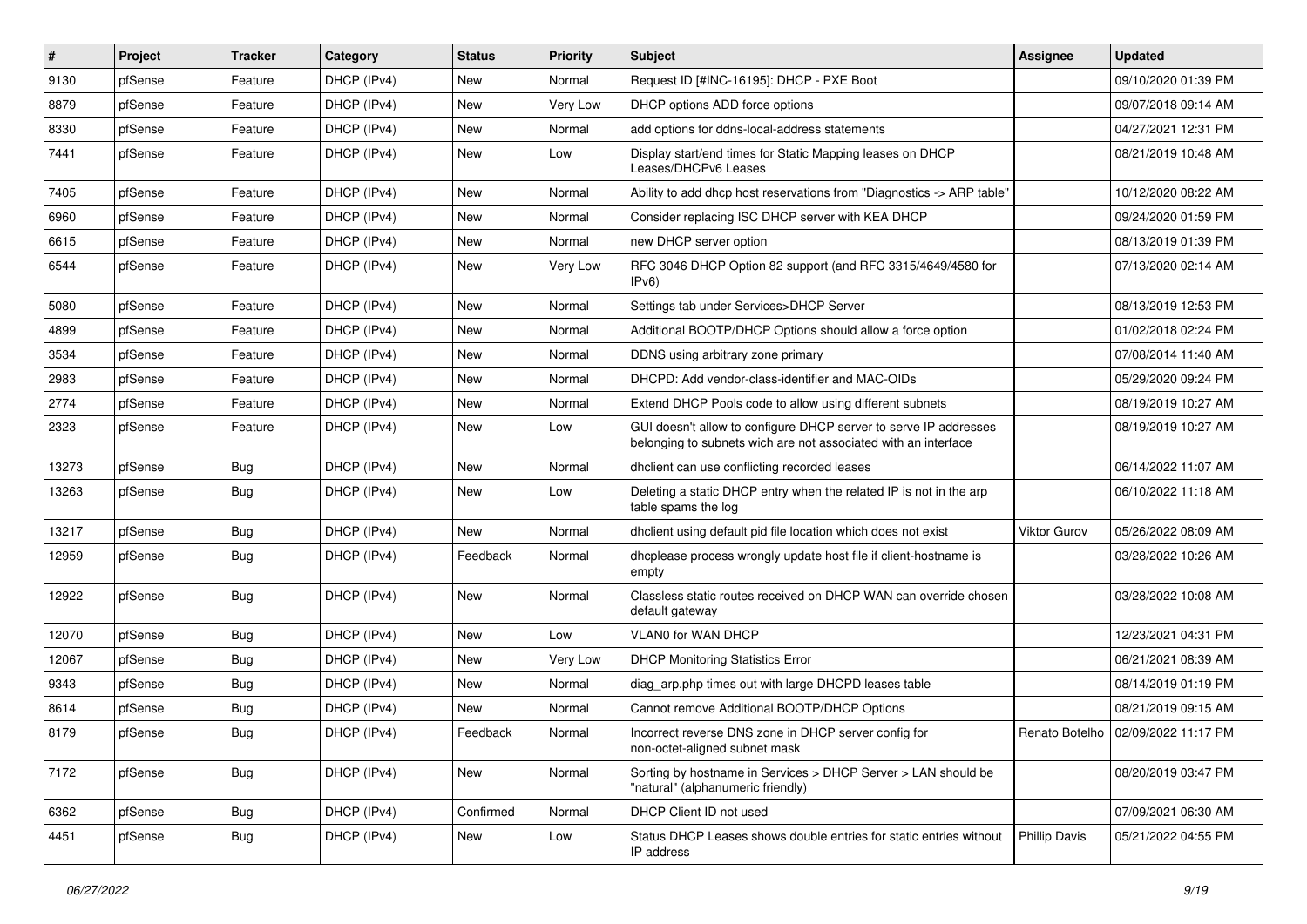| #     | Project | <b>Tracker</b> | Category          | <b>Status</b>                 | <b>Priority</b> | Subject                                                                                          | Assignee           | <b>Updated</b>      |
|-------|---------|----------------|-------------------|-------------------------------|-----------------|--------------------------------------------------------------------------------------------------|--------------------|---------------------|
| 4061  | pfSense | <b>Bug</b>     | DHCP (IPv4)       | Confirmed                     | Normal          | dhcpd doesn't send client-hostname to peer, breaking DHCP lease<br>registrations w/HA            |                    | 02/24/2017 08:58 PM |
| 3771  | pfSense | Bug            | DHCP (IPv4)       | New                           | Normal          | Webinterface and dhcpdcrashes with 500+ static leases                                            |                    | 08/21/2019 09:26 AM |
| 3404  | pfSense | Bug            | DHCP (IPv4)       | New                           | Normal          | DHCP Server Fails to Start on Interfaces that are Slow to Come<br><b>Online During Boot</b>      |                    | 02/11/2014 05:09 PM |
| 13296 | pfSense | Feature        | DHCP (IPv6)       | New                           | Normal          | Add support for DHCP6 OPTION_PD_EXCLUDE (RFC 6603)                                               |                    | 06/24/2022 10:10 PM |
| 9575  | pfSense | Feature        | DHCP (IPv6)       | New                           | Very Low        | RFC 7078 - Distributing Address Selection Policy Using DHCPv6                                    |                    | 08/14/2019 02:39 PM |
| 9536  | pfSense | Feature        | DHCP (IPv6)       | <b>New</b>                    | Normal          | Support dynamic prefix in DHCPv6 Server                                                          |                    | 05/25/2022 04:27 AM |
| 6283  | pfSense | Feature        | DHCP (IPv6)       | New                           | Normal          | Register DHCPv6 leases with DNS resolver                                                         |                    | 08/21/2019 10:48 AM |
| 5950  | pfSense | Feature        | DHCP (IPv6)       | New                           | Normal          | DHCPv6 Server support for PD of PD-obtained networks                                             |                    | 03/04/2016 03:04 AM |
| 3185  | pfSense | Feature        | DHCP (IPv6)       | New                           | Normal          | Accommodate a DHCPv6 failover-like mechanism                                                     |                    | 11/24/2017 10:44 AM |
| 13248 | pfSense | Regression     | DHCP (IPv6)       | New                           | Normal          | IPv6 Router Advertisements runs when config.xml does not contain<br>an entry for the interface   |                    | 06/05/2022 07:44 PM |
| 12581 | pfSense | Regression     | DHCP (IPv6)       | <b>New</b>                    | Normal          | CARP IPv6 assigned address does not get advertised to endpoints<br>with RADV                     |                    | 12/16/2021 02:34 PM |
| 13253 | pfSense | Bug            | DHCP (IPv6)       | <b>New</b>                    | Normal          | 'dhcp6c'' is not restarted when applying settings when multiple<br>WANs are configured for DHCP6 |                    | 06/06/2022 02:58 PM |
| 13237 | pfSense | <b>Bug</b>     | DHCP (IPv6)       | New                           | Normal          | dhcp6c script cannot be executed safely                                                          |                    | 06/01/2022 11:20 AM |
| 12947 | pfSense | Bug            | DHCP (IPv6)       | <b>Pull Request</b><br>Review | Normal          | DHCP6 client does not take any action if the interface IPv6 address<br>changes during renewal    |                    | 06/27/2022 07:31 AM |
| 12823 | pfSense | Bug            | DHCP (IPv6)       | New                           | Normal          | Multiple DHCP6 WAN connections PPPoE interface 'defached'<br>status                              |                    | 02/18/2022 05:39 AM |
| 10822 | pfSense | <b>Bug</b>     | DHCP (IPv6)       | <b>New</b>                    | Normal          | Deprecated IPv6 prefix won't be announced as deprecated to clients                               |                    | 08/10/2020 09:23 AM |
| 10714 | pfSense | Bug            | DHCP (IPv6)       | New                           | Normal          | radvd only gives out the prefix of the "first" IPv6 address of an<br>interface                   |                    | 10/06/2020 01:03 PM |
| 9136  | pfSense | Bug            | DHCP (IPv6)       | New                           | High            | IPv6 Tracking Interfaces Lose IPv6 Address in Certain Cases                                      |                    | 04/21/2022 12:39 PM |
| 7821  | pfSense | Bug            | DHCP (IPv6)       | <b>New</b>                    | Normal          | GIF does not support broadcast                                                                   |                    | 08/29/2017 10:50 AM |
| 7734  | pfSense | Bug            | DHCP (IPv6)       | New                           | Normal          | Using opton ia pd0 does not renew prefix and prefix get dropped                                  |                    | 07/31/2017 03:46 AM |
| 7138  | pfSense | Bug            | DHCP (IPv6)       | Assigned                      | Normal          | Pfsense wide dhcpv6 client doesn't recognise ifid statement                                      |                    | 04/21/2022 12:39 PM |
| 6873  | pfSense | Bug            | DHCP (IPv6)       | New                           | Low             | radvd - Too many addresses in RDNSS section when previously<br>using DHCPv6                      | Dominic<br>McKeown | 06/06/2018 10:45 AM |
| 6691  | pfSense | <b>Bug</b>     | DHCP (IPv6)       | New                           | Normal          | dhcp6c quits after only two tries if no response was received                                    |                    | 12/07/2020 04:25 PM |
| 6051  | pfSense | <b>Bug</b>     | DHCP (IPv6)       | New                           | Normal          | DHCPv6 Client Failure for additional WAN Address causes<br>2-seconds-service-restart-loop        |                    | 12/03/2020 01:08 AM |
| 12120 | pfSense | Feature        | <b>DHCP Relay</b> | New                           | Normal          | Permit several sets of destination DHCP servers in DHCP relay                                    |                    | 07/11/2021 05:41 PM |
| 10904 | pfSense | Feature        | <b>DHCP Relay</b> | <b>Pull Request</b><br>Review | Normal          | Support vti interfaces in dhcrelay                                                               | Luiz Souza         | 10/12/2020 07:35 AM |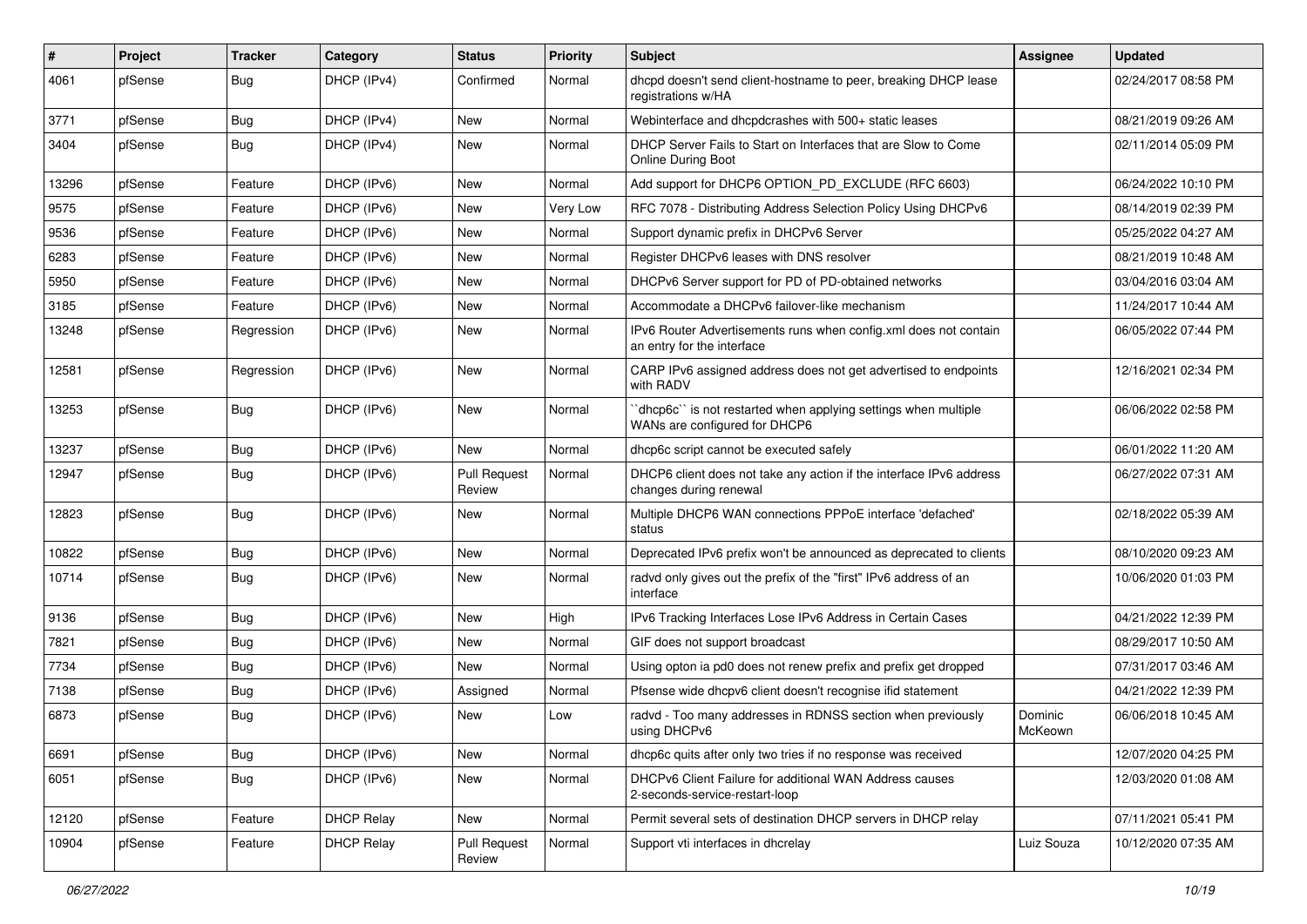| $\vert$ # | Project      | <b>Tracker</b> | Category             | <b>Status</b>                 | <b>Priority</b> | <b>Subject</b>                                                                             | Assignee | <b>Updated</b>      |
|-----------|--------------|----------------|----------------------|-------------------------------|-----------------|--------------------------------------------------------------------------------------------|----------|---------------------|
| 9680      | pfSense      | Feature        | <b>DHCP Relay</b>    | <b>New</b>                    | Normal          | Seperate DHCP Server and relay per interface                                               |          | 02/27/2020 10:47 AM |
| 12508     | pfSense      | Bug            | <b>DHCP Relay</b>    | New                           | Normal          | <b>DHCP Relay over VPN</b>                                                                 |          | 11/06/2021 11:25 AM |
| 11149     | pfSense      | Bug            | <b>DHCP Relay</b>    | <b>New</b>                    | Normal          | DHCP relay won't start with DHCP server behind gateway                                     |          | 03/22/2021 05:13 AM |
| 10715     | pfSense      | Bug            | <b>DHCP Relay</b>    | New                           | Normal          | DHCPv6 relay always uses the "first" IPv6 address of an interface                          |          | 06/29/2020 05:01 AM |
| 4680      | pfSense      | Bug            | <b>DHCP Relay</b>    | New                           | Normal          | DHCP relay does not work with DHCP server on other end of<br>OpenVPN tunnel                |          | 05/05/2015 06:55 PM |
| 12343     | pfSense      | Feature        | Diagnostics          | New                           | Low             | Real time traffic monitoring                                                               |          | 09/06/2021 01:26 PM |
| 11856     | pfSense      | Feature        | Diagnostics          | New                           | Normal          | Replace/add Alias or DNS names for known LAN addresses in the<br>State table               |          | 04/27/2021 08:01 AM |
| 9718      | pfSense      | Feature        | Diagnostics          | <b>New</b>                    | Low             | Make diag states summary table sortable                                                    |          | 10/06/2020 09:12 AM |
| 7459      | pfSense      | Feature        | Diagnostics          | <b>New</b>                    | Low             | 'Refresh" button for Diagnostics/Tables display                                            |          | 08/21/2019 09:27 AM |
| 7442      | pfSense      | Feature        | Diagnostics          | New                           | Low             | Suggestions for Diagnostics / ARP Table and Diagnostics / NDP<br>Table                     |          | 08/21/2019 09:27 AM |
| 6804      | pfSense      | Feature        | Diagnostics          | <b>New</b>                    | Very Low        | Add row counter into Diagnostics -> Edit File                                              |          | 08/20/2019 03:44 PM |
| 5556      | pfSense      | Feature        | Diagnostics          | New                           | Normal          | No error when downloading non-existing file on Diagnostics/Execute                         |          | 08/20/2019 03:43 PM |
| 4914      | pfSense      | Feature        | Diagnostics          | New                           | Low             | <b>Packet Capture Settings</b>                                                             |          | 08/20/2019 08:51 AM |
| 4456      | pfSense      | Feature        | Diagnostics          | New                           | Normal          | Packet capture additional filtering options                                                |          | 08/20/2019 03:30 PM |
| 1656      | pfSense      | Feature        | Diagnostics          | New                           | Normal          | Teach pfctl to kill states by port number                                                  |          | 08/21/2019 09:55 AM |
| 12757     | pfSense      | Bug            | Diagnostics          | <b>Pull Request</b><br>Review | Very Low        | Clean up /etc/inc/filter.inc use of pfctl -F                                               |          | 05/17/2022 02:18 PM |
| 7848      | pfSense      | <b>Bug</b>     | Diagnostics          | New                           | Low             | NDP Table Sort by Expiration Error                                                         |          | 08/26/2019 02:56 PM |
| 7590      | pfSense      | Bug            | Diagnostics          | New                           | Normal          | diag edit do not save when nothing to sae (in directory browse view)                       |          | 05/20/2017 05:04 PM |
| 7589      | pfSense      | <b>Bug</b>     | Diagnostics          | <b>New</b>                    | Normal          | diag_edit.php old print_info_box                                                           |          | 05/20/2017 05:02 PM |
| 3796      | pfSense      | <b>Bug</b>     | Diagnostics          | Confirmed                     | Normal          | States summary fails and is very slow with large state tables                              |          | 12/11/2021 08:03 PM |
| 12791     | pfSense Docs | New Content    | Diagnostics          | <b>New</b>                    | Normal          | Diagnostic Information for Support (pfSense)                                               |          | 02/13/2022 08:49 PM |
| 12883     | pfSense Docs | Todo           | <b>DNS</b>           | <b>New</b>                    | Normal          | Feedback on Services - DNS Resolver - Host Overrides                                       |          | 02/28/2022 07:54 PM |
| 12139     | pfSense      | Feature        | <b>DNS Forwarder</b> | <b>New</b>                    | Normal          | Add support in for specifying a DNSMASQ configuration file                                 |          | 07/16/2021 09:45 PM |
| 2410      | pfSense      | Feature        | <b>DNS Forwarder</b> | New                           | Normal          | Support name based aliasing via CNAMEs or some other<br>mechanism.                         |          | 12/11/2012 09:56 PM |
| 7329      | pfSense      | <b>Bug</b>     | <b>DNS Forwarder</b> | New                           | Low             | DHCP Not Updating DNS                                                                      |          | 01/21/2022 09:16 PM |
| 12551     | pfSense      | Feature        | <b>DNS Resolver</b>  | <b>New</b>                    | Low             | Add ability to set DNS resolver search domain list                                         |          | 12/01/2021 11:18 AM |
| 11921     | pfSense      | Feature        | <b>DNS Resolver</b>  | <b>New</b>                    | Very Low        | Feature Request: Compile unbound with EDNS Client Subnet (ECS)<br>module (--enable-subnet) |          | 05/14/2021 07:29 AM |
| 9436      | pfSense      | Feature        | <b>DNS Resolver</b>  | New                           | Normal          | Unbound: enable dnstap support                                                             |          | 03/27/2019 07:54 PM |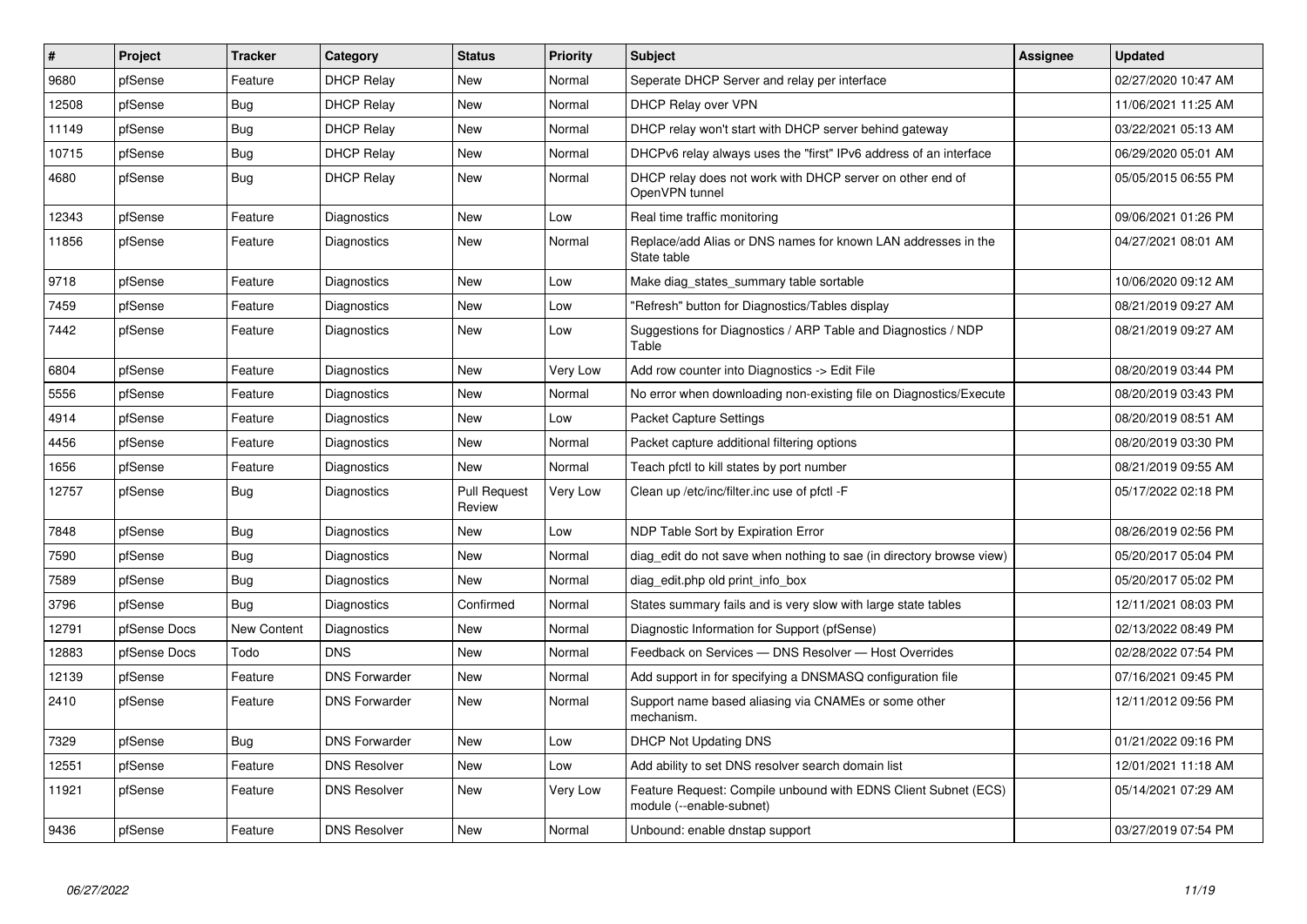| #     | Project | <b>Tracker</b> | Category            | <b>Status</b>                 | <b>Priority</b> | <b>Subject</b>                                                                                                                | <b>Assignee</b>    | <b>Updated</b>      |
|-------|---------|----------------|---------------------|-------------------------------|-----------------|-------------------------------------------------------------------------------------------------------------------------------|--------------------|---------------------|
| 8236  | pfSense | Feature        | <b>DNS Resolver</b> | New                           | Normal          | Ability to configure "forward-first" and "forward-host" options for more<br>robust domain overrides in DNS Resolver           |                    | 12/26/2017 01:26 AM |
| 7852  | pfSense | Feature        | <b>DNS Resolver</b> | New                           | Normal          | Add views support to Unbound GUI                                                                                              |                    | 09/11/2017 12:26 PM |
| 7495  | pfSense | Feature        | <b>DNS Resolver</b> | New                           | Low             | Ability to set TTL for local for Unbound host overrides and dhcp<br>leases                                                    |                    | 03/06/2018 09:46 AM |
| 6103  | pfSense | Feature        | <b>DNS Resolver</b> | New                           | Normal          | DNS Resolver Outgoing Interfaces should be able to use Gateway<br>Groups                                                      |                    | 10/21/2019 08:02 AM |
| 4798  | pfSense | Feature        | <b>DNS Resolver</b> | New                           | Normal          | Make host and domain overrides available to both DNS Resolver<br>and DNS Forwarder                                            |                    | 06/29/2015 02:14 AM |
| 13254 | pfSense | Bug            | <b>DNS Resolver</b> | New                           | Normal          | DNS resolver does not update "unbound.conf" file during link down<br>events                                                   |                    | 06/08/2022 07:55 AM |
| 12612 | pfSense | <b>Bug</b>     | <b>DNS Resolver</b> | New                           | Normal          | DNS Resolver is restarted during every "rc.newwanip" event                                                                    |                    | 06/03/2022 07:13 AM |
| 10624 | pfSense | Bug            | <b>DNS Resolver</b> | New                           | Normal          | Unbound configuration memory leak with python module $+$ register<br>DHCP leases active                                       |                    | 02/26/2021 10:27 AM |
| 10342 | pfSense | <b>Bug</b>     | <b>DNS Resolver</b> | <b>New</b>                    | Normal          | Unbound domain overrides stop resolving periodically. They only<br>resume after the service has been restarted.               |                    | 03/13/2020 10:35 AM |
| 10143 | pfSense | <b>Bug</b>     | <b>DNS Resolver</b> | New                           | Normal          | System hostname DNS entry is assigned to the wrong IP on<br>multi-wan setups                                                  |                    | 12/31/2019 02:33 PM |
| 9654  | pfSense | Bug            | <b>DNS Resolver</b> | New                           | Normal          | After reboot, the DNS resolver must be restarted before it will<br>advertise the ipv6 DNS address of the router.              |                    | 11/20/2020 03:12 AM |
| 9037  | pfSense | Bug            | <b>DNS Resolver</b> | New                           | Normal          | Unbound not logging to syslog after reboot                                                                                    |                    | 10/12/2018 05:09 AM |
| 7152  | pfSense | Bug            | <b>DNS Resolver</b> | New                           | Normal          | Unbound / DNS Resolver issue if "Register DHCP static mappings in<br>the DNS Resolver" set before wildcard DNS custom options |                    | 12/18/2021 04:59 PM |
| 7096  | pfSense | Bug            | <b>DNS Resolver</b> | Feedback                      | Normal          | Unbound fails to start on boot if specific network devices are<br>configured in the "Network Interfaces"                      |                    | 11/22/2021 08:59 AM |
| 6430  | pfSense | <b>Bug</b>     | <b>DNS Resolver</b> | Confirmed                     | Low             | pfsense should sanity-check hostnames when copying from<br>dhcpd.leases to /etc/hosts                                         |                    | 08/13/2019 01:23 PM |
| 5413  | pfSense | Bug            | <b>DNS Resolver</b> | Confirmed                     | High            | Incorrect Handling of Unbound Resolver [service restarts, cache<br>loss, DNS service interruption]                            |                    | 06/19/2022 11:11 PM |
| 1819  | pfSense | Bug            | <b>DNS Resolver</b> | New                           | Normal          | DNS Resolver Not Registering DHCP Server Specified Domain<br>Name                                                             | Luiz Souza         | 04/28/2022 01:53 PM |
| 12848 | pfSense | Feature        | <b>Dynamic DNS</b>  | New                           | Normal          | Evaluation of the DynDNS "Result Match" string                                                                                |                    | 02/22/2022 02:01 AM |
| 12602 | pfSense | Feature        | Dynamic DNS         | New                           | Normal          | DHCPv6 should allow DDNS Client updates for hosts                                                                             |                    | 12/15/2021 11:00 AM |
| 12495 | pfSense | Feature        | Dynamic DNS         | <b>Pull Request</b><br>Review | Normal          | DynDNS: add deSEC IPv4&v6 simultaneos update                                                                                  | <b>Lukas Wiest</b> | 11/01/2021 08:53 AM |
| 12494 | pfSense | Feature        | Dynamic DNS         | <b>Pull Request</b><br>Review | Normal          | DynDNS: make simultaneous update of IP and LegacyIP possible                                                                  | <b>Lukas Wiest</b> | 11/01/2021 08:52 AM |
| 11084 | pfSense | Feature        | Dynamic DNS         | New                           | Normal          | Dynamic DNS include option to specify virtual IP addresses                                                                    |                    | 11/19/2020 01:26 PM |
| 10962 | pfSense | Feature        | Dynamic DNS         | New                           | Normal          | Add Cpanel support for Dynamic DNS Clients                                                                                    |                    | 12/28/2020 01:56 PM |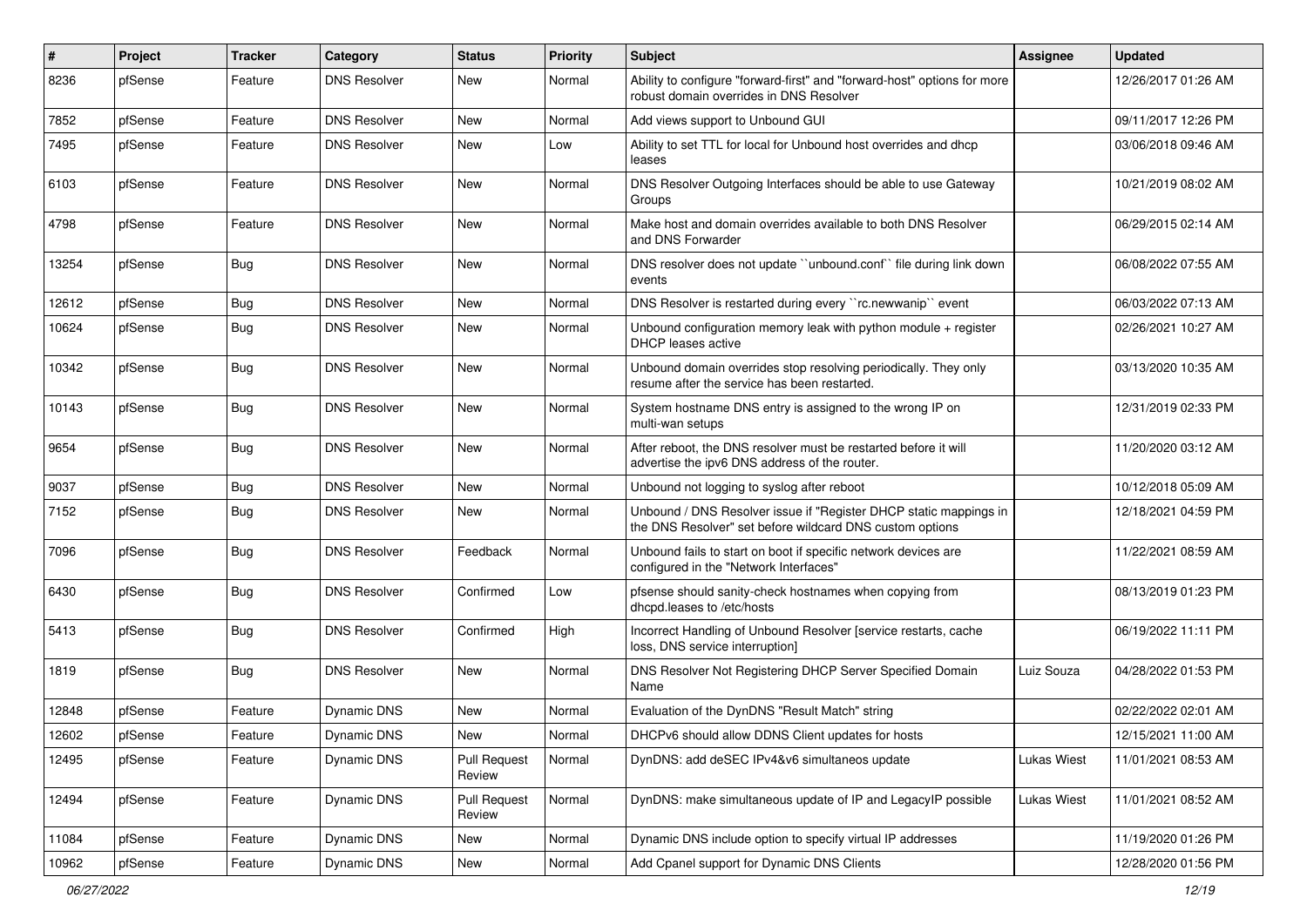| #     | Project                | <b>Tracker</b> | Category              | <b>Status</b>                 | <b>Priority</b> | <b>Subject</b>                                                                                          | <b>Assignee</b>                | <b>Updated</b>      |
|-------|------------------------|----------------|-----------------------|-------------------------------|-----------------|---------------------------------------------------------------------------------------------------------|--------------------------------|---------------------|
| 9063  | pfSense                | Feature        | Dynamic DNS           | New                           | Normal          | Allow dynamic DNS client entry to specify which Check IP service to<br>use                              |                                | 10/24/2018 11:53 AM |
| 7718  | pfSense                | Feature        | Dynamic DNS           | New                           | Very Low        | Hostname for Custom DynDNS Updater.                                                                     |                                | 07/24/2017 10:05 AM |
| 7418  | pfSense                | Feature        | Dynamic DNS           | New                           | Normal          | Dynamic dns should be sorted interface name                                                             |                                | 08/21/2019 08:58 AM |
| 7292  | pfSense                | Feature        | Dynamic DNS           | <b>New</b>                    | Normal          | DynamicDNS configuration does not sync to HA secondary                                                  |                                | 02/21/2017 04:56 PM |
| 13303 | pfSense                | <b>Bug</b>     | Dynamic DNS           | <b>Pull Request</b><br>Review | Normal          | DynDNS - DNSExit no longer working                                                                      | Koen Zomers                    | 06/27/2022 10:56 AM |
| 13298 | pfSense                | Bug            | <b>Dynamic DNS</b>    | <b>Pull Request</b><br>Review | Normal          | Dynv6 does not check response code when updating                                                        | <b>Tiago Beling</b><br>d'Avila | 06/24/2022 07:47 AM |
| 13167 | pfSense                | Bug            | Dynamic DNS           | New                           | Normal          | phpDynDNS: DigitalOcean ddns update fails (bad request, invalid<br>character '-' in request id)         |                                | 06/16/2022 09:30 PM |
| 12877 | pfSense                | <b>Bug</b>     | Dynamic DNS           | Feedback                      | Normal          | Cloudflare DynDNS fails to update more than two addresses                                               |                                | 05/29/2022 06:56 PM |
| 11177 | pfSense                | Bug            | Dynamic DNS           | New                           | Normal          | DDNSv6 not using Check IP Services                                                                      |                                | 12/21/2020 05:02 AM |
| 11147 | pfSense                | <b>Bug</b>     | Dynamic DNS           | New                           | Normal          | Domeneshop DynDNS IPv4 and IPv6                                                                         |                                | 12/09/2020 11:47 PM |
| 10000 | pfSense                | Bug            | Dynamic DNS           | New                           | Normal          | Azure Dynamic DNS A and AAAA Records for Apex Zone                                                      |                                | 03/31/2020 09:03 AM |
| 9805  | pfSense                | Bug            | Dynamic DNS           | New                           | Normal          | dynDNS cloudflare multiple entries                                                                      |                                | 10/02/2019 04:51 PM |
| 9664  | pfSense                | Bug            | Dynamic DNS           | New                           | Normal          | DynDNS and Dual-wan problem with CloudFlare (works with No-Ip)                                          |                                | 08/03/2019 10:00 AM |
| 9504  | pfSense                | <b>Bug</b>     | Dynamic DNS           | New                           | Normal          | Multiple Dynamic DNS update notifications for the same interface,<br>not differentiated by the hostname |                                | 05/07/2019 07:46 AM |
| 8500  | pfSense                | Bug            | Dynamic DNS           | <b>New</b>                    | Low             | Incorrect categorization of status/info messages from phpDynDNS                                         |                                | 08/16/2019 12:50 PM |
| 8432  | pfSense                | Bug            | Dynamic DNS           | New                           | Normal          | Dynamic DNS Client gives an error that it can't find IPv6 address<br>when WAN interface is a LAGG       |                                | 09/17/2020 05:23 AM |
| 8406  | pfSense                | Bug            | Dynamic DNS           | New                           | Normal          | DDNS IPV6 Cloudflare Client does not detect PPOE address                                                |                                | 03/31/2018 11:56 AM |
| 12063 | pfSense Docs           | Todo           | Dynamic DNS           | New                           | Normal          | Feedback on Services — Dynamic DNS — Configuring RFC 2136<br>Dynamic DNS updates                        |                                | 06/18/2021 06:24 PM |
| 11178 | pfSense Packages       | Feature        | Filer                 | <b>New</b>                    | Normal          | Filer do not ask what to do with previous filename                                                      |                                | 12/31/2020 02:45 AM |
| 11235 | pfSense Packages   Bug |                | Filer                 | New                           | Normal          | Filer run script when "state" unchanged                                                                 |                                | 01/08/2021 07:24 AM |
| 11180 | pfSense Packages   Bug |                | Filer                 | Feedback                      | Normal          | Filer run action for files on sync that wan't been modified                                             | <b>Viktor Gurov</b>            | 01/08/2021 07:27 AM |
| 10426 | pfSense Packages       | <b>Bug</b>     | Filer                 | Feedback                      | Normal          | Filer must validate that File name is unig                                                              |                                | 04/20/2022 11:02 AM |
| 13067 | pfSense                | Bug            | FilterDNS             | New                           | Normal          | filterdns resolve interval is twice the intended value                                                  |                                | 04/17/2022 07:45 PM |
| 9685  | pfSense Docs           | Correction     | <b>Firewall Rules</b> | New                           | Normal          | Feedback on Firewall - Floating Rules                                                                   | Jim Pingle                     | 09/23/2020 02:57 PM |
| 13020 | pfSense Docs           | Todo           | <b>Firewall Rules</b> | New                           | Normal          | easyrule command documentation should document permissible<br>wildcards                                 | Jim Pingle                     | 04/04/2022 08:01 AM |
| 12770 | pfSense Docs           | Todo           | <b>Firewall Rules</b> | <b>Pull Request</b><br>Review | Normal          | Feedback on Firewall - Configuring firewall rules                                                       |                                | 06/27/2022 07:42 AM |
| 12268 | pfSense Docs           | Todo           | <b>Firewall Rules</b> | New                           | Normal          | Feedback on Firewall - Aliases                                                                          |                                | 08/17/2021 12:55 AM |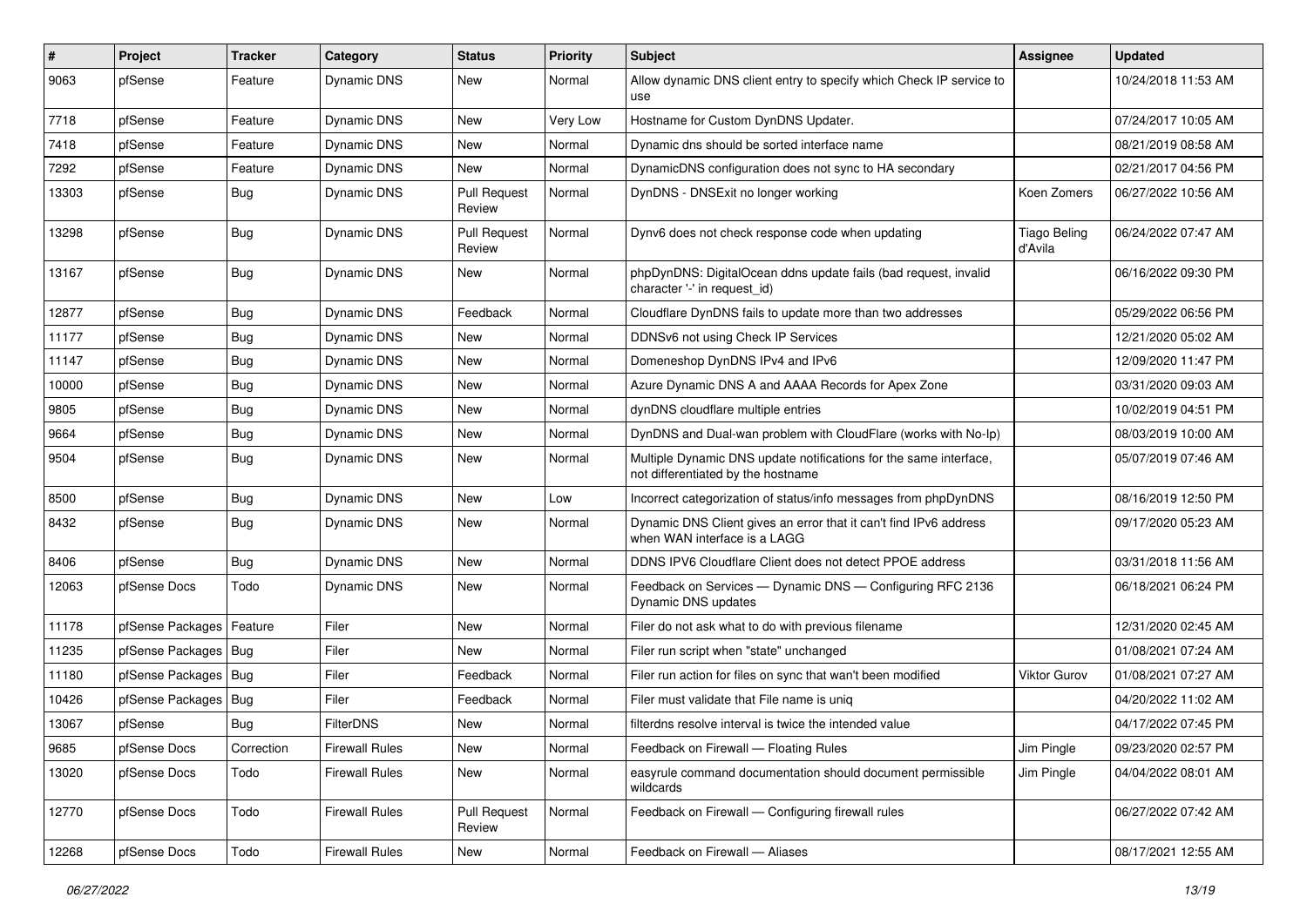| $\vert$ # | Project                       | <b>Tracker</b> | Category   | <b>Status</b> | <b>Priority</b> | Subject                                                                                                                                                                 | <b>Assignee</b>     | <b>Updated</b>      |
|-----------|-------------------------------|----------------|------------|---------------|-----------------|-------------------------------------------------------------------------------------------------------------------------------------------------------------------------|---------------------|---------------------|
| 12740     | pfSense                       | <b>Bug</b>     | FreeBSD    | Incomplete    | Normal          | panic: esp input cb: Unexpected address family                                                                                                                          |                     | 01/27/2022 01:19 PM |
| 11352     | pfSense                       | Bug            | FreeBSD    | New           | Low             | CTF types > 2^15 in the pfSense kernel config results in DTrace<br>failing                                                                                              | Scott Long          | 03/17/2021 02:52 AM |
| 11184     | pfSense                       | Bug            | FreeBSD    | New           | Normal          | PF: State policy cannot be configurable                                                                                                                                 |                     | 02/09/2021 02:43 AM |
| 13284     | pfSense Packages              | Feature        | FreeRADIUS | New           | Normal          | Option to define "Issuer" in OPT configuration.                                                                                                                         | Jakob<br>Nordgarden | 06/19/2022 12:10 PM |
| 11138     | pfSense Packages   Feature    |                | FreeRADIUS | New           | Normal          | new WebGUI checkboxes needed                                                                                                                                            |                     | 12/07/2020 08:28 AM |
| 11026     | pfSense Packages   Feature    |                | FreeRADIUS | <b>New</b>    | Low             | Feedback on Packages - FreeRADIUS package                                                                                                                               |                     | 11/02/2020 07:21 AM |
| 10908     | pfSense Packages   Feature    |                | FreeRADIUS | Feedback      | Normal          | FreeRADIUS server certificate not using full CA chain                                                                                                                   | <b>Viktor Gurov</b> | 04/22/2022 02:19 AM |
| 10871     | pfSense Packages   Feature    |                | FreeRADIUS | Feedback      | Normal          | Extra time period counters for SQL backend                                                                                                                              | <b>Viktor Gurov</b> | 04/22/2022 02:19 AM |
| 10377     | pfSense Packages   Feature    |                | FreeRADIUS | New           | Very Low        | Allow usage of TOTP (Google-Authenticator) without PIN                                                                                                                  |                     | 03/30/2020 11:43 AM |
| 10297     | pfSense Packages   Feature    |                | FreeRADIUS | Assigned      | Normal          | IPv6 user attributes                                                                                                                                                    |                     | 04/21/2022 12:39 PM |
| 9704      | pfSense Packages   Feature    |                | FreeRADIUS | New           | Normal          | Enable filter username                                                                                                                                                  |                     | 08/27/2019 12:07 PM |
| 8836      | pfSense Packages   Feature    |                | FreeRADIUS | New           | Normal          | Define Idap group vlan assignment in users file                                                                                                                         |                     | 08/26/2018 07:53 AM |
| 8769      | pfSense Packages   Feature    |                | FreeRADIUS | New           | Normal          | Allow FreeRADIUS users to change their own Passwords and Pins                                                                                                           |                     | 10/11/2018 11:34 AM |
| 8224      | pfSense Packages   Feature    |                | FreeRADIUS | New           | Normal          | Add "OU" field to FreeRADIUS page                                                                                                                                       |                     | 02/21/2018 12:53 AM |
| 8161      | pfSense Packages   Feature    |                | FreeRADIUS | New           | Very Low        | Add virtual server support to FreeRadius                                                                                                                                |                     | 12/05/2017 01:57 PM |
| 8031      | pfSense Packages   Feature    |                | FreeRADIUS | New           | Normal          | FreeRADIUS copy entry function                                                                                                                                          |                     | 08/16/2019 01:01 PM |
| 7608      | pfSense Packages   Feature    |                | FreeRADIUS | New           | Very Low        | Captive Portal amount of traffic Account + Free Radius+Mysql                                                                                                            |                     | 05/28/2017 09:08 AM |
| 4506      | pfSense Packages   Feature    |                | FreeRADIUS | New           | Normal          | FreeRADIUS groups/hunt groups                                                                                                                                           |                     | 03/10/2015 08:51 PM |
| 11534     | pfSense Packages   Regression |                | FreeRADIUS | New           | High            | FreeRADIUS EAP anonymous connection forbidden out-of-tunnel                                                                                                             |                     | 07/14/2021 02:32 AM |
| 12982     | pfSense Packages   Bug        |                | FreeRADIUS | New           | Normal          | FreeRadius RadReply table entries missing from pf                                                                                                                       |                     | 06/19/2022 05:38 PM |
| 12742     | pfSense Packages   Bug        |                | FreeRADIUS | Feedback      | Normal          | freeRADIUS virtual-server-default: modules dailycounter,<br>monthlycounter, noresetcounter, expire_on_login in authorize<br>section prevent virtual server from loading |                     | 03/01/2022 12:45 PM |
| 12286     | pfSense Packages   Bug        |                | FreeRADIUS | <b>New</b>    | Normal          | Add support for ntlm auth in LDAP                                                                                                                                       |                     | 08/20/2021 08:27 AM |
| 12126     | pfSense Packages Bug          |                | FreeRADIUS | New           | Normal          | freeradius3 0.15.7 31                                                                                                                                                   |                     | 10/11/2021 08:21 AM |
| 11980     | pfSense Packages   Bug        |                | FreeRADIUS | Feedback      | Normal          | EAP does not work with SQL backend                                                                                                                                      |                     | 07/21/2021 07:24 AM |
| 11802     | pfSense Packages   Bug        |                | FreeRADIUS | New           | Normal          | FreeRADIUS sync                                                                                                                                                         |                     | 05/10/2021 04:18 AM |
| 11746     | pfSense Packages   Bug        |                | FreeRADIUS | Feedback      | Normal          | Second LDAP server configuration misses the ipaNThash control<br>attribute                                                                                              | Viktor Gurov        | 07/14/2021 01:44 PM |
| 11388     | pfSense Packages Bug          |                | FreeRADIUS | Feedback      | Normal          | Captive Portal authentication error with MySQL backend                                                                                                                  | Viktor Gurov        | 02/10/2021 08:54 AM |
| 11331     | pfSense Packages   Bug        |                | FreeRADIUS | Feedback      | Normal          | FreeRADIUS latest package upgrade broke Plain Mac<br>Authentication                                                                                                     | Viktor Gurov        | 01/30/2021 10:08 AM |
| 11054     | pfSense Packages   Bug        |                | FreeRADIUS | Assigned      | Normal          | Check Client Certificate CN not working as described                                                                                                                    | Viktor Gurov        | 12/14/2021 07:22 AM |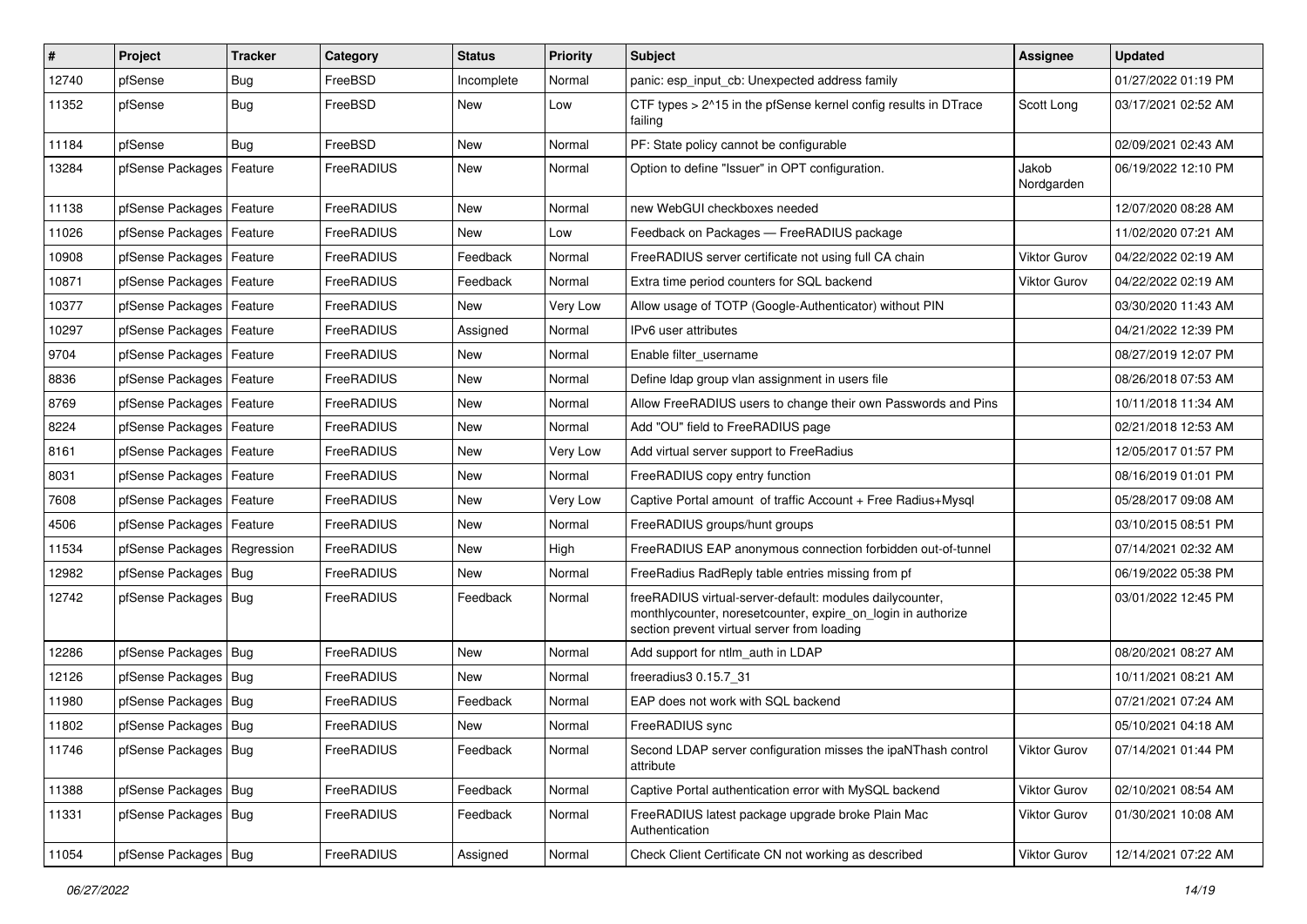| $\vert$ # | Project                    | <b>Tracker</b> | Category    | <b>Status</b>                 | <b>Priority</b> | Subject                                                                                    | Assignee              | <b>Updated</b>      |
|-----------|----------------------------|----------------|-------------|-------------------------------|-----------------|--------------------------------------------------------------------------------------------|-----------------------|---------------------|
| 10695     | pfSense Packages           | Bug            | FreeRADIUS  | New                           | Normal          | FreeRadius Accounting skipping MBs after reboot due to power<br>down                       |                       | 06/24/2020 04:49 AM |
| 8589      | pfSense Packages   Bug     |                | FreeRADIUS  | <b>New</b>                    | Normal          | FreeRadius 0.15.5 2 ignoring tunnelled-reply=no                                            |                       | 02/18/2019 03:40 PM |
| 8516      | pfSense Packages   Bug     |                | FreeRADIUS  | <b>New</b>                    | Normal          | FreeRADIUS requires settings re-saved after pfSense upgrade                                | Jim Pingle            | 12/31/2021 05:58 PM |
| 8513      | pfSense Packages           | Bug            | FreeRADIUS  | <b>New</b>                    | High            | Freeradius 3.x Idap problem                                                                |                       | 02/18/2019 05:22 PM |
| 8264      | pfSense Packages   Bug     |                | FreeRADIUS  | <b>New</b>                    | Normal          | Radiusd restart on WAN change results in freeradius not running<br>(and possible solution) |                       | 04/21/2022 12:39 PM |
| 8251      | pfSense Packages   Bug     |                | FreeRADIUS  | Feedback                      | Normal          | Captiveportal + FreeRadius "Last activity" resets to Session start                         |                       | 08/13/2019 11:10 AM |
| 7403      | pfSense Packages   Bug     |                | FreeRADIUS  | New                           | Normal          | Captive Portal + freeradius2 + MySQL problems with German<br>Umlaut                        |                       | 03/17/2017 09:12 AM |
| 12889     | pfSense Packages           | Feature        | <b>FRR</b>  | <b>New</b>                    | Normal          | FRR GUI add set ipv6 next-hop global                                                       |                       | 03/02/2022 06:10 AM |
| 11963     | pfSense Packages           | Feature        | <b>FRR</b>  | <b>New</b>                    | Normal          | Dynamically change OSPF interface costs on selected interfaces on<br><b>CARP</b> event     |                       | 05/26/2021 04:13 AM |
| 11837     | pfSense Packages   Feature |                | <b>FRR</b>  | <b>New</b>                    | Low             | Increase field length of FRR Networks in Access Lists and Prefix<br>Lists                  |                       | 04/22/2021 07:10 AM |
| 11823     | pfSense Packages           | Feature        | <b>FRR</b>  | <b>New</b>                    | Normal          | Route handling enhancements                                                                |                       | 04/19/2021 06:23 PM |
| 11703     | pfSense Packages           | Feature        | <b>FRR</b>  | <b>New</b>                    | Normal          | add Krill and Routinator support BGP RPKI                                                  |                       | 03/18/2021 07:47 PM |
| 11301     | pfSense Packages   Feature |                | <b>FRR</b>  | Feedback                      | Normal          | Switch FRR to use default rc file as a service control base                                | Jim Pingle            | 01/28/2021 09:35 AM |
| 11206     | pfSense Packages           | Feature        | <b>FRR</b>  | <b>Pull Request</b><br>Review | Normal          | <b>FRR 7.5</b>                                                                             | Jim Pingle            | 01/08/2021 12:47 PM |
| 11130     | pfSense Packages   Feature |                | <b>FRR</b>  | Feedback                      | Normal          | FRR RIP support                                                                            | Jim Pingle            | 12/31/2021 04:19 PM |
| 10789     | pfSense Packages   Feature |                | <b>FRR</b>  | Feedback                      | Normal          | FRR integrated configuration and hitless reloads                                           | Jim Pingle            | 01/20/2021 11:16 PM |
| 10653     | pfSense Packages           | Feature        | <b>FRR</b>  | <b>New</b>                    | Normal          | Allow to download frr_status                                                               | Jim Pingle            | 06/11/2020 01:21 AM |
| 10358     | pfSense Packages           | Feature        | <b>FRR</b>  | <b>New</b>                    | Very Low        | <b>Stage FRR Configuration Changes</b>                                                     |                       | 03/19/2020 06:48 AM |
| 9545      | pfSense Packages           | Feature        | <b>FRR</b>  | New                           | Normal          | Enable MULTIPATH in FRR                                                                    | Jim Pingle            | 09/18/2020 12:52 PM |
| 9141      | pfSense Packages           | Feature        | <b>FRR</b>  | <b>New</b>                    | Very Low        | FRR xmlrpc                                                                                 | Jim Pingle            | 11/26/2018 07:49 AM |
| 6651      | pfSense Packages   Feature |                | <b>FRR</b>  | Feedback                      | Normal          | Loopback interfaces                                                                        | Christian<br>McDonald | 12/25/2021 02:42 PM |
| 12653     | pfSense Packages           | Regression     | <b>FRR</b>  | Feedback                      | Normal          | RIP related startup error                                                                  | Viktor Gurov          | 12/30/2021 08:37 AM |
| 12965     | pfSense Packages   Bug     |                | <b>FRR</b>  | <b>Pull Request</b><br>Review | Normal          | FRR BFD peer configuration is handled incorrectly in some cases                            | Viktor Gurov          | 03/22/2022 08:04 AM |
| 12951     | pfSense Packages   Bug     |                | <b>FRR</b>  | Feedback                      | Normal          | FRR cannot remove IPv6 routes                                                              |                       | 03/22/2022 09:24 PM |
| 12751     | pfSense Packages   Bug     |                | <b>FRR</b>  | New                           | Normal          | Improve FRR route restoration after gateway events                                         |                       | 02/06/2022 11:07 PM |
| 12167     | pfSense Packages   Bug     |                | <b>FRR</b>  | Feedback                      | Normal          | BGP TCP setkey not set if neighbor is in peer group                                        | Viktor Gurov          | 09/16/2021 09:38 AM |
| 12084     | pfSense Packages   Bug     |                | <b>FRR</b>  | New                           | Normal          | libfrr.so.0 error on SG-1100                                                               |                       | 06/26/2021 08:22 AM |
| 11961     | pfSense Packages   Bug     |                | ${\sf FRR}$ | Feedback                      | Normal          | FRR OSPF add unwanted area 0 authentication to router ospf                                 | Viktor Gurov          | 09/16/2021 10:25 PM |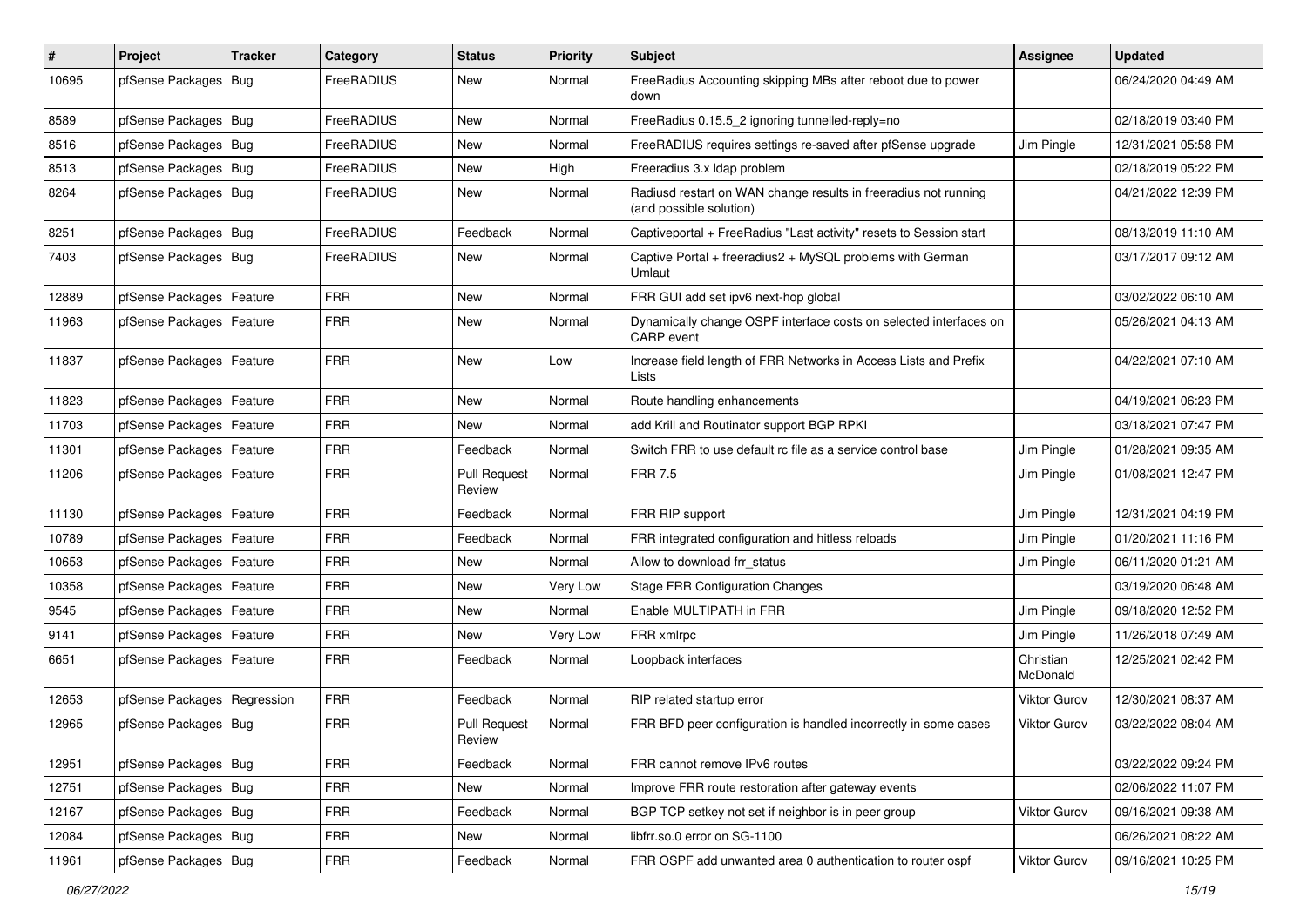| #     | Project                | <b>Tracker</b> | Category           | <b>Status</b>                        | <b>Priority</b> | <b>Subject</b>                                                                                                                                              | Assignee            | <b>Updated</b>      |
|-------|------------------------|----------------|--------------------|--------------------------------------|-----------------|-------------------------------------------------------------------------------------------------------------------------------------------------------------|---------------------|---------------------|
| 11936 | pfSense Packages       | Bug            | FRR                | Incomplete                           | High            | FRR does not connect BGP when using password                                                                                                                |                     | 05/19/2021 08:12 AM |
| 11847 | pfSense Packages   Bug |                | <b>FRR</b>         | Feedback                             | Normal          | Filters not applied to PEER Groups                                                                                                                          | <b>Viktor Gurov</b> | 07/30/2021 07:45 PM |
| 11841 | pfSense Packages       | Bug            | <b>FRR</b>         | New                                  | Normal          | FRR access lists default bahavior changed to permit by default                                                                                              |                     | 04/22/2021 09:52 AM |
| 11836 | pfSense Packages       | Bug            | <b>FRR</b>         | Assigned                             | Normal          | FRR ACCEPTFILTER unstable                                                                                                                                   | <b>Viktor Gurov</b> | 02/14/2022 07:20 AM |
| 11835 | pfSense Packages       | Bug            | <b>FRR</b>         | New                                  | Normal          | FRR OSPF redistributed connected routes disappearing                                                                                                        |                     | 04/22/2021 07:11 AM |
| 11693 | pfSense Packages   Bug |                | <b>FRR</b>         | Feedback                             | Normal          | IPv6 static routing fails                                                                                                                                   | <b>Viktor Gurov</b> | 04/26/2022 08:50 AM |
| 11681 | pfSense Packages   Bug |                | <b>FRR</b>         | Feedback                             | Normal          | FRR generates invalid BFD configuration after removing interfaces                                                                                           | <b>Viktor Gurov</b> | 07/14/2021 04:40 PM |
| 11650 | pfSense Packages   Bug |                | <b>FRR</b>         | New                                  | Very Low        | FRR configuration broken on restore of manually edited FRR config<br>sections                                                                               |                     | 03/10/2021 08:50 AM |
| 11477 | pfSense Packages   Bug |                | <b>FRR</b>         | Feedback                             | Normal          | FRR does not recognize some BFD options                                                                                                                     | <b>Viktor Gurov</b> | 02/26/2021 10:52 PM |
| 11404 | pfSense Packages       | Bug            | <b>FRR</b>         | Feedback                             | Normal          | Incorrect prefix/access lists migration on update                                                                                                           | Viktor Gurov        | 02/18/2021 09:49 AM |
| 11377 | pfSense Packages   Bug |                | <b>FRR</b>         | <b>Pull Request</b><br>Review        | Normal          | <b>FRR</b> deinstall                                                                                                                                        |                     | 03/10/2021 08:21 AM |
| 11345 | pfSense Packages       | Bug            | <b>FRR</b>         | Feedback                             | Normal          | FRR-OSPF - No "prefix-list" possible                                                                                                                        | Jim Pingle          | 02/04/2021 11:03 PM |
| 11158 | pfSense Packages   Bug |                | <b>FRR</b>         | New                                  | High            | <b>FRR Prefix Lists</b>                                                                                                                                     |                     | 12/30/2020 04:55 PM |
| 10935 | pfSense Packages       | Bug            | <b>FRR</b>         | New                                  | Normal          | FRR 0.6.7-6 - BGPD service recycled IPv6 without Route Map                                                                                                  |                     | 12/30/2020 05:00 PM |
| 10516 | pfSense Packages   Bug |                | <b>FRR</b>         | New                                  | Normal          | <b>FRR Access list</b>                                                                                                                                      |                     | 12/06/2020 11:02 PM |
| 10503 | pfSense Packages   Bug |                | <b>FRR</b>         | New                                  | Normal          | Flapping any GW in multi-WAN influences restating all IPsec tunnels<br>in FRR which leads to dropping all IPsec VTI static routes and<br>related BGP issues |                     | 05/08/2020 07:51 PM |
| 10294 | pfSense Packages       | Bug            | <b>FRR</b>         | New                                  | Normal          | FRR Route Counts Incorrect on Status Page                                                                                                                   | Jim Pingle          | 02/26/2020 11:08 AM |
| 13242 | pfSense                | Feature        | Gateway Monitoring | New                                  | Normal          | Enhancements to static route creation/deletion for dpinger monitor<br>IP <sub>s</sub>                                                                       |                     | 06/03/2022 11:20 AM |
| 7671  | pfSense                | Feature        | Gateway Monitoring | <b>New</b>                           | Normal          | Gateway Monitoring Via Custom Script or Telnet.                                                                                                             |                     | 09/18/2020 02:59 PM |
| 3859  | pfSense                | Feature        | Gateway Monitoring | New                                  | Low             | Make it possible to set the source IP address for gateway monitoring                                                                                        |                     | 11/06/2016 10:12 PM |
| 13295 | pfSense                | <b>Bug</b>     | Gateway Monitoring | <b>Pull Request</b><br>Review        | Normal          | Incorrect function parameters for "get_dpinger_status()" call in<br>`qwlb.inc``                                                                             |                     | 06/24/2022 07:25 AM |
| 13076 | pfSense                | Bug            | Gateway Monitoring | New                                  | Normal          | Marking a gateway as down does not affect IPsec entries using<br>gateway groups                                                                             |                     | 06/03/2022 10:32 AM |
| 12920 | pfSense                | Bug            | Gateway Monitoring | <b>Pull Request</b><br><b>Heview</b> | Normal          | Gateway behavior differs when the gateway does not exist in<br>config.xml                                                                                   | <b>Viktor Gurov</b> | 06/12/2022 01:27 PM |
| 12811 | pfSense                | <b>Bug</b>     | Gateway Monitoring | New                                  | Normal          | Services are not restarted when PPP interfaces connect                                                                                                      | Jim Pingle          | 05/31/2022 05:34 PM |
| 11960 | pfSense                | <b>Bug</b>     | Gateway Monitoring | Feedback                             | Normal          | Gateway Monitoring Traffic Goes Out Default Gateway                                                                                                         |                     | 12/20/2021 05:43 AM |
| 8192  | pfSense                | <b>Bug</b>     | Gateway Monitoring | New                                  | Low             | dpinger - Change in ISP link-local IPv6 address drops connectivity                                                                                          | Luiz Souza          | 11/05/2020 07:31 AM |
| 6333  | pfSense                | Bug            | Gateway Monitoring | Confirmed                            | Normal          | Bootup starts/restarts dpinger multiple times                                                                                                               | Luiz Souza          | 11/16/2020 01:11 PM |
| 3132  | pfSense                | Bug            | Gateway Monitoring | In Progress                          | Normal          | Gateway events for IPv6 affect IPv4 services and vice versa                                                                                                 | Viktor Gurov        | 05/10/2022 03:10 PM |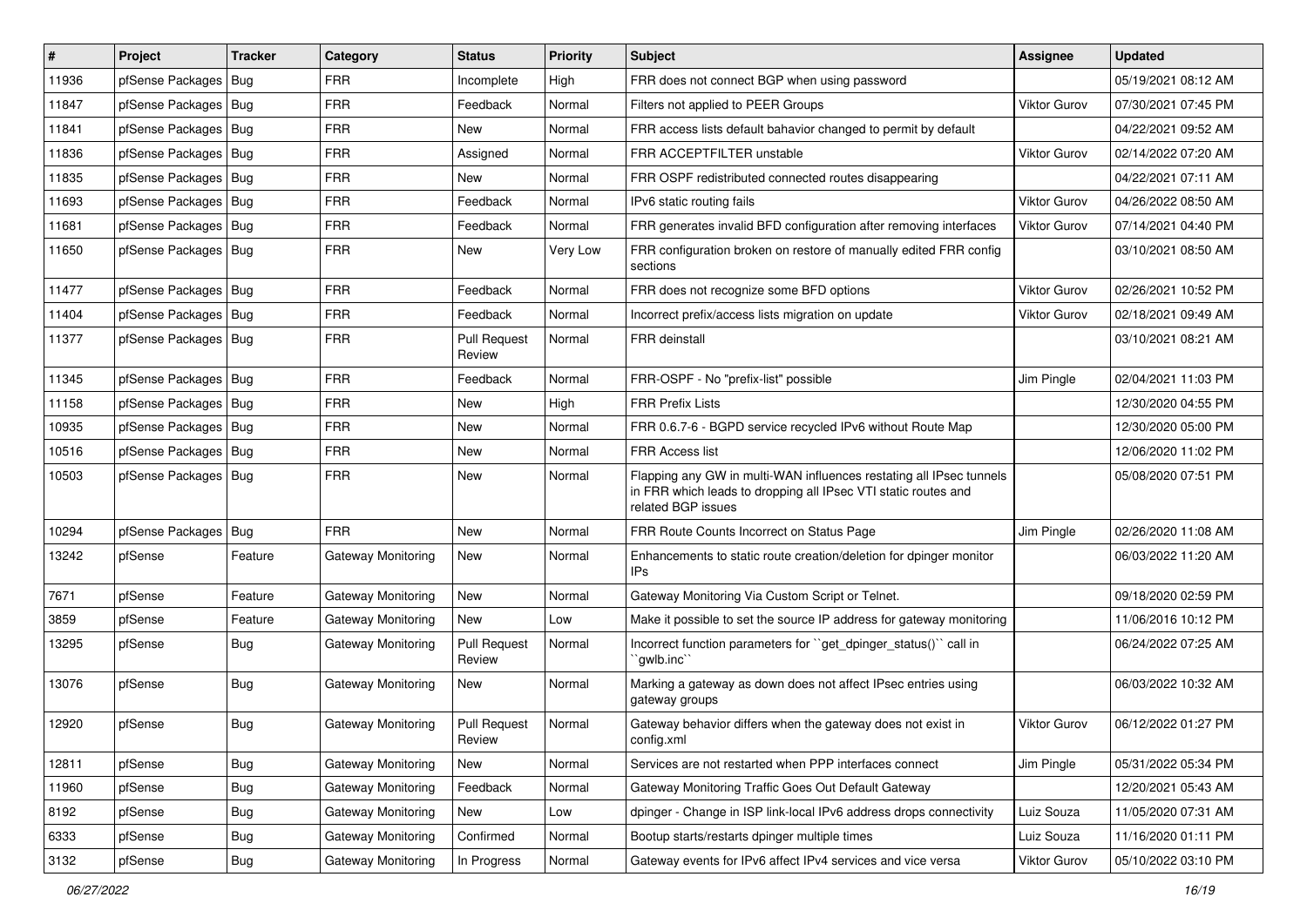| $\#$  | Project                    | <b>Tracker</b> | Category | <b>Status</b>                 | <b>Priority</b> | Subject                                                                                                                                        | Assignee            | <b>Updated</b>      |
|-------|----------------------------|----------------|----------|-------------------------------|-----------------|------------------------------------------------------------------------------------------------------------------------------------------------|---------------------|---------------------|
| 8743  | pfSense                    | Todo           | Gateways | New                           | Low             | Gateway Groups page should list gateways in tier order                                                                                         |                     | 08/14/2019 12:16 PM |
| 13294 | pfSense                    | Feature        | Gateways | <b>New</b>                    | Low             | Change gateway name                                                                                                                            |                     | 06/22/2022 06:07 PM |
| 12077 | pfSense                    | Feature        | Gateways | New                           | Normal          | Allow stick-connections per gateway group                                                                                                      |                     | 06/24/2021 08:45 AM |
| 11213 | pfSense                    | Feature        | Gateways | New                           | Low             | Option to mark gateway as down directly from Table                                                                                             |                     | 01/03/2021 07:09 AM |
| 11570 | pfSense                    | Regression     | Gateways | <b>Pull Request</b><br>Review | Normal          | Gateway monitoring services is not always restarted on interface<br>events, which may prevent a WAN from recovering back to an online<br>state | <b>Viktor Gurov</b> | 06/22/2022 09:04 PM |
| 12942 | pfSense                    | <b>Bug</b>     | Gateways | New                           | Normal          | Code to kill states for old gateway when reconnecting an interface is<br>incorrect                                                             | Jim Pingle          | 03/22/2022 01:25 PM |
| 12857 | pfSense                    | <b>Bug</b>     | Gateways | <b>New</b>                    | Normal          | Firewall gateway goes away when making changes to Bridge0<br>device                                                                            |                     | 02/27/2022 11:20 AM |
| 12764 | pfSense                    | Bug            | Gateways | New                           | Normal          | VTI gateway status is pending after assigning the VTI interface                                                                                |                     | 02/07/2022 05:41 AM |
| 12632 | pfSense                    | Bug            | Gateways | <b>New</b>                    | High            | Assigning a /30 WAN IP address at the console does not save the<br>gateway correctly                                                           |                     | 05/17/2022 02:28 PM |
| 10875 | pfSense                    | Bug            | Gateways | New                           | Normal          | PPP periodic reset does not fully restore gateway group round-robin<br>functionality                                                           | Luiz Souza          | 11/05/2020 07:44 AM |
| 9650  | pfSense                    | <b>Bug</b>     | Gateways | <b>New</b>                    | Normal          | IPv6 connection drops (ir-)regular on Kabelvodafone (German cable<br>ISP)                                                                      |                     | 07/27/2019 07:14 AM |
| 8846  | pfSense                    | Bug            | Gateways | <b>New</b>                    | Low             | Misleading gateway error message adding/editing static routes using<br>a disabled interface                                                    |                     | 08/21/2019 11:29 AM |
| 8343  | pfSense                    | Bug            | Gateways | <b>New</b>                    | Normal          | Gateway Routes (Default Routes) not removed in Kernel when<br>removed from GUI                                                                 |                     | 05/14/2020 01:22 AM |
| 12805 | pfSense Docs               | New Content    | General  | New                           | Very Low        | Add documentation about what triggers a notfication                                                                                            |                     | 02/15/2022 05:10 PM |
| 12804 | pfSense Docs               | New Content    | General  | New                           | Very Low        | Create Slack documentation                                                                                                                     |                     | 02/15/2022 04:59 PM |
| 12570 | pfSense Docs               | Correction     | General  | New                           | Normal          | Active appliance list missing 6100                                                                                                             |                     | 12/06/2021 11:41 AM |
| 10821 | pfSense Docs               | Correction     | General  | New                           | Normal          | Use neutral language alternatives                                                                                                              | Jim Pingle          | 09/23/2020 10:43 AM |
| 9370  | pfSense Docs               | Correction     | General  | In Progress                   | Normal          | Update old screenshots                                                                                                                         | Jim Pingle          | 12/03/2021 09:55 AM |
| 12214 | pfSense Docs               | Todo           | General  | New                           | Low             | Connect to WebGui.                                                                                                                             |                     | 08/05/2021 04:39 AM |
| 12427 | pfSense Packages           | Todo           | haproxy  | New                           | Normal          | ha-proxy: action order in the GUI is not keeped in the resulting<br>ha-proxy configuration                                                     |                     | 10/06/2021 07:02 AM |
| 12354 | pfSense Packages   Todo    |                | haproxy  | Feedback                      | High            | Update haproxy-devel to mitigate CVE-2021-40346                                                                                                | <b>Viktor Gurov</b> | 05/12/2022 08:50 AM |
| 12465 | pfSense Packages   Feature |                | haproxy  | New                           | Normal          | Add forwardfor advanced usecases                                                                                                               |                     | 10/16/2021 07:35 PM |
| 10779 | pfSense Packages           | Feature        | haproxy  | Feedback                      | Normal          | HAProxy SSL/TLS Compatibility Mode                                                                                                             | <b>Viktor Gurov</b> | 04/22/2022 02:20 AM |
| 10739 | pfSense Packages   Feature |                | haproxy  | Feedback                      | Normal          | Update HAproxy-devel package to 2.2 and HAproxy to 2.0                                                                                         | Viktor Gurov        | 10/03/2021 03:53 PM |
| 9648  | pfSense Packages   Feature |                | haproxy  | New                           | Very Low        | Multiple node Sync HAProxy configuration to backup CARP<br>members via XMLRPC.                                                                 |                     | 07/25/2019 10:04 AM |
| 9599  | pfSense Packages           | Feature        | haproxy  | New                           | Normal          | Support for "peers" in HAproxy                                                                                                                 |                     | 06/25/2019 01:47 AM |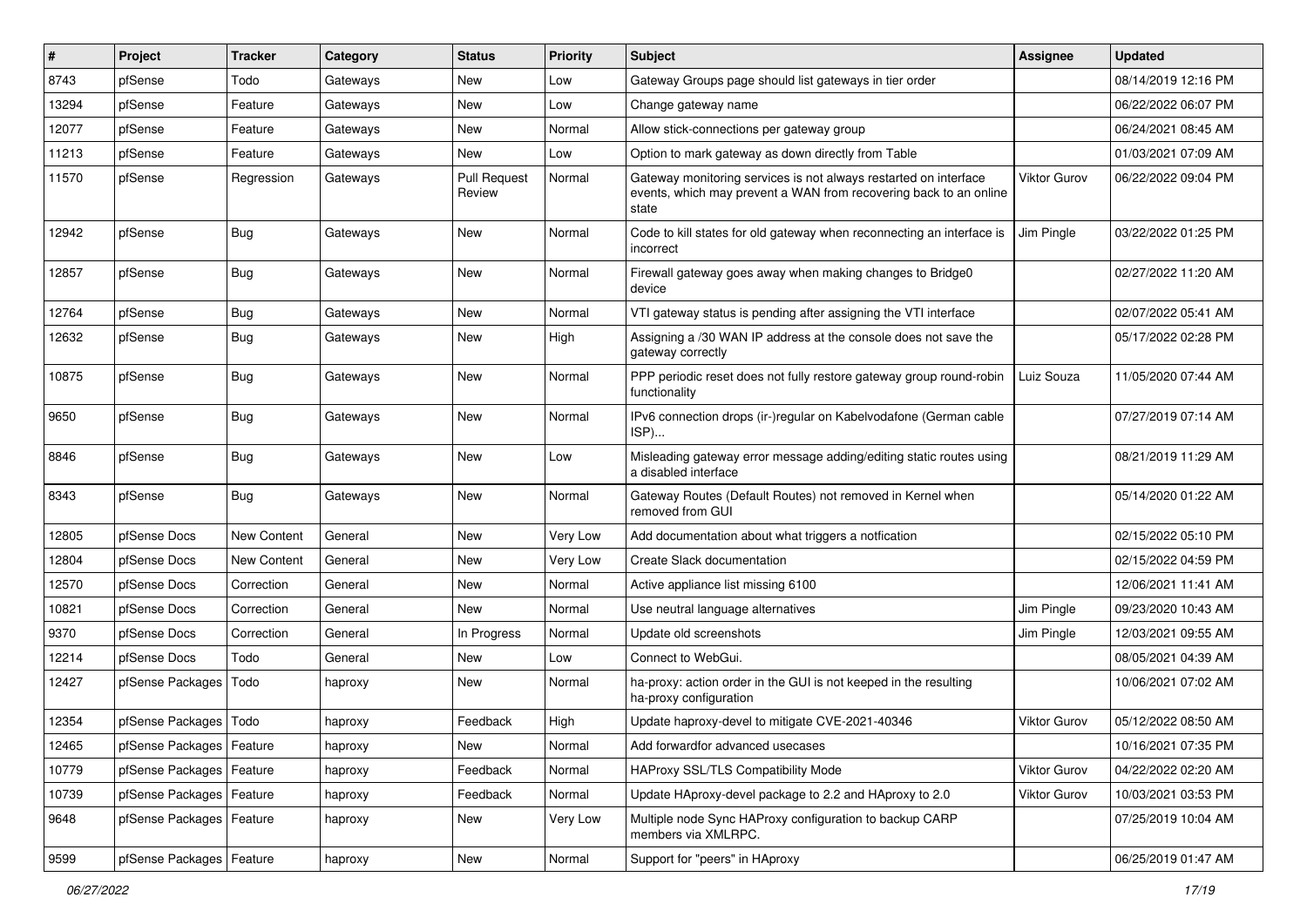| $\vert$ # | Project                    | <b>Tracker</b>     | Category | <b>Status</b> | <b>Priority</b> | <b>Subject</b>                                                                                      | Assignee            | <b>Updated</b>      |
|-----------|----------------------------|--------------------|----------|---------------|-----------------|-----------------------------------------------------------------------------------------------------|---------------------|---------------------|
| 9077      | pfSense Packages           | Feature            | haproxy  | <b>New</b>    | Normal          | haproxy UI: Add seperator lines                                                                     |                     | 10/29/2018 06:06 AM |
| 8982      | pfSense Packages   Feature |                    | haproxy  | New           | Normal          | HAproxy ACL support for map in configuration UI                                                     |                     | 06/25/2019 01:49 AM |
| 8869      | pfSense Packages   Feature |                    | haproxy  | New           | Normal          | HAproxy should use RFC 7919 DH parameter files                                                      |                     | 10/17/2018 10:46 AM |
| 8232      | pfSense Packages           | Feature            | haproxy  | <b>New</b>    | Normal          | different ssl options based on the sni name                                                         |                     | 01/30/2019 10:36 AM |
| 8121      | pfSense Packages   Feature |                    | haproxy  | New           | Normal          | haproxy, allow to generate backends even they don't seem to be<br>used                              |                     | 11/23/2017 04:04 AM |
| 7686      | pfSense Packages   Feature |                    | haproxy  | New           | Normal          | Add option in HAProxy to configure SSL defaults based on the<br>Mozilla SSL Configuration Generator |                     | 08/16/2019 01:09 PM |
| 13098     | pfSense Packages   Bug     |                    | haproxy  | Feedback      | Low             | HAProxy Virtual IP broken link under Frontend setup                                                 |                     | 04/27/2022 08:35 AM |
| 13022     | pfSense Packages   Bug     |                    | haproxy  | Feedback      | Normal          | HAProxy - Sub Frontends ignore Client verification CA certificates                                  |                     | 04/06/2022 12:55 PM |
| 11937     | pfSense Packages   Bug     |                    | haproxy  | Feedback      | Normal          | HAproxy "Use Client-IP" option breaks Captive Portal                                                | <b>Viktor Gurov</b> | 06/22/2021 08:48 AM |
| 11756     | pfSense Packages   Bug     |                    | haproxy  | Feedback      | Normal          | HaProxy does not transfer backend states during reload                                              | <b>Viktor Gurov</b> | 07/14/2021 01:21 PM |
| 11491     | pfSense Packages   Bug     |                    | haproxy  | Feedback      | Normal          | haproxy-devel v0.62_2 - startup error 'httpchk'                                                     | <b>Viktor Gurov</b> | 06/22/2021 08:46 AM |
| 11135     | pfSense Packages           | Bug                | haproxy  | Feedback      | High            | HAproxy OCSP reponse crontab bug                                                                    | <b>Viktor Gurov</b> | 09/10/2021 11:51 AM |
| 11036     | pfSense Packages   Bug     |                    | haproxy  | <b>New</b>    | Normal          | <b>HAproxy ACL</b>                                                                                  |                     | 02/11/2022 11:27 AM |
| 11000     | pfSense Packages   Bug     |                    | haproxy  | New           | Very Low        | haproxy deprecated trick suggested                                                                  |                     | 12/23/2020 02:55 PM |
| 10936     | pfSense Packages   Bug     |                    | haproxy  | Feedback      | Normal          | both haproxy/haproxy-devel non-existent option lb-agent-chk                                         |                     | 04/21/2022 12:40 PM |
| 9500      | pfSense Packages   Bug     |                    | haproxy  | <b>New</b>    | Normal          | HAproxy does not delete non-applicable action config                                                |                     | 01/18/2022 06:28 AM |
| 9335      | pfSense Packages   Bug     |                    | haproxy  | Feedback      | Normal          | Stored XSS in HAProxy / haproxy_listeners_edit.php                                                  | Jim Pingle          | 02/18/2019 09:35 AM |
| 9261      | pfSense Packages   Bug     |                    | haproxy  | New           | Normal          | haproxy GUI failure                                                                                 |                     | 01/08/2019 12:41 PM |
| 9247      | pfSense Packages           | Bug                | haproxy  | New           | Low             | HAProxy multiple server selection on stats pages doesn't work                                       |                     | 01/02/2019 04:44 PM |
| 8902      | pfSense Packages   Bug     |                    | haproxy  | New           | Normal          | HAproxy package not use custom DNS for lookup on apply new<br>config                                |                     | 09/16/2018 08:16 AM |
| 8438      | pfSense Packages   Bug     |                    | haproxy  | New           | High            | haproxy: can't use ACL for cert with http-response actions                                          |                     | 05/24/2018 01:12 PM |
| 8213      | pfSense Packages           | Bug                | haproxy  | New           | Normal          | acl src file not populated from alias                                                               |                     | 12/21/2017 02:02 PM |
| 7462      | pfSense Packages   Bug     |                    | haproxy  | New           | Normal          | HAproxy not rebinding properly after WAN DHCP IP change                                             |                     | 01/11/2018 09:15 AM |
| 7039      | pfSense Packages   Bug     |                    | haproxy  | Feedback      | Normal          | HAProxy backend configuration does not handle intermediate CAs<br>properly                          |                     | 04/21/2022 12:40 PM |
| 6861      | pfSense Packages           | Bug                | haproxy  | New           | Normal          | Ha-Proxy duplicated backend used in place of original backend                                       |                     | 02/18/2019 05:30 PM |
| 6784      | pfSense Packages   Bug     |                    | haproxy  | New           | Normal          | HAProxy version .48 will not use URL Table Alias for front end<br>listener                          |                     | 02/18/2019 05:32 PM |
| 12597     | pfSense Docs               | <b>New Content</b> | Hardware | <b>New</b>    | Normal          | How to reset IPMI settings and password for Netgate appliances                                      |                     | 05/07/2022 12:33 PM |
| 12861     | pfSense Docs               | Correction         | Hardware | <b>New</b>    | Normal          | pfSense hardware tuning guide references obsolete interface loader<br>variable & buffer limits      |                     | 02/23/2022 05:31 PM |